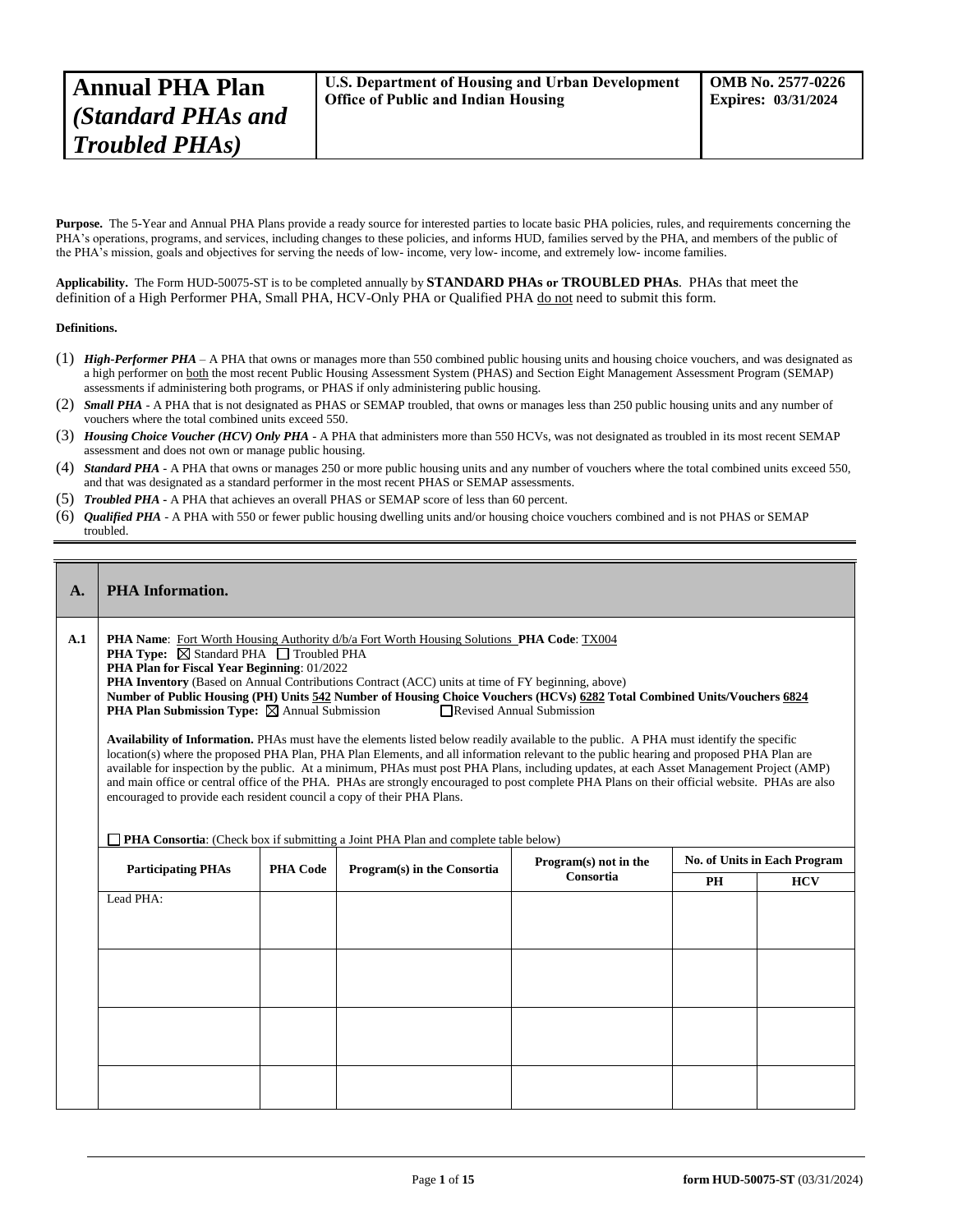# **B. Plan Elements**

## **B.1 Revision of Existing PHA Plan Elements.**

(a) Have the following PHA Plan elements been revised by the PHA?

Y N

- $\boxtimes$   $\Box$  Statement of Housing Needs and Strategy for Addressing Housing Needs
- $\Box$   $\boxtimes$  Deconcentration and Other Policies that Govern Eligibility, Selection, and Admissions.<br> $\Box$   $\boxtimes$  Rent Determination.
- $\boxtimes$  Financial Resources.
- □ ⊠ Rent Determination.<br>⊠ □ Operation and Mana
- **Operation and Management.**
- 
- $\boxtimes$  Homeownership Programs.
- $\begin{array}{ccc}\n\square & \boxtimes & \text{Grievance Procedure}.\n\end{array}$   $\begin{array}{ccc}\n\square & \boxtimes & \text{Gmemunity Service and} \\
\square & \boxtimes & \text{Safety and C$ Community Service and Self-Sufficiency Programs.
- $\begin{array}{ll}\n\square & \text{Safety and Crime Prevention.} \\
\square & \text{Pet Policy.} \\
\square & \text{S Asset Management.} \\
\square & \text{Substantial Deviation.}\n\end{array}$  $\boxtimes$  Pet Policy.
- $\boxtimes$  Asset Management.
- $\boxtimes$  Substantial Deviation.
- $\boxtimes \square$  Significant Amendment/Modification

(b) If the PHA answered yes for any element, describe the revisions for each revised element(s):

## **Statement of Housing Needs and Strategy for Addressing Housing Needs**

The City of Fort Worth's housing market has been characterized by rapid growth, decreasing affordability for new housing and central city development, according to the city's Comprehensive Plan. With the increasing cost of the rental market and the lack affordable housing, lower income families/individuals continue to experience challenges. Fort Worth has been one of the fastest growing cities in the United States in recent years and to address the affordable housing needs Fort Worth Housing Solutions, added 1797 newly constructed affordable units utilizing the US Department of Housing and Urban Developments' Rental Assistance Program (RAD) and Low Income Housing Tax Credits (LLIHTC), from 2017- 2021 and 1229 units with an affordable component and anticipates adding an 990 units through HUD's Choice Neighborhood Implementation grant. FWHS will continue to develop affordable housing units using the following strategies:

- Creating public/private partnerships for the development of mixed-income, mixed-use housing;
- Applying for additional Housing Choice Vouchers as they become available, including special purpose vouchers for targeted groups such as the elderly, the disabled, veterans and the homeless; and
- Implementing a HUD Choice Neighborhood Initiative grant to develop new, affordable housing options in a historic Fort Worth neighborhood while providing residents essential resources and catalyzing private development in the area;
- Pursuing grants and other funding in support of Permanent Supportive Housing for persons experiencing homelessness.

These strategies are increasing the supply of affordable housing units in high opportunity areas and helping maintain and improve the quality, management and community impact on housing. Additionally, the City of Fort Worth has implemented strategies to increase the supply of affordable housing by:

- Where concentrations of low-income housing are high, support rehabilitation and stabilization of existing units and replacement of substandard housing with a mix of affordable and market-rate units, and undertake a demonstration mixed-income housing project.
- In other areas of the City, support development of new affordable housing. Implement strategies and action items in the City's Homelessness Plan, Directions Home, to facilitate the homeless population's transition into housing.
- Support Fort Worth Housing Solutions efforts to develop affordable housing, including mixed-income and mixed-use developments.
- City incentives for multifamily housing (tax abatements, NEZ fee waivers, HUD grant assistance, etc.) should be provided only to projects that, to the maximum extent financially feasible, provide up to 10% of housing units that are affordable to households at or below 30% of Area Median Income
- Increase the number of existing multifamily units that are affordable to 0-30% AMI households.
- Support persons living with HIV/AIDS with housing services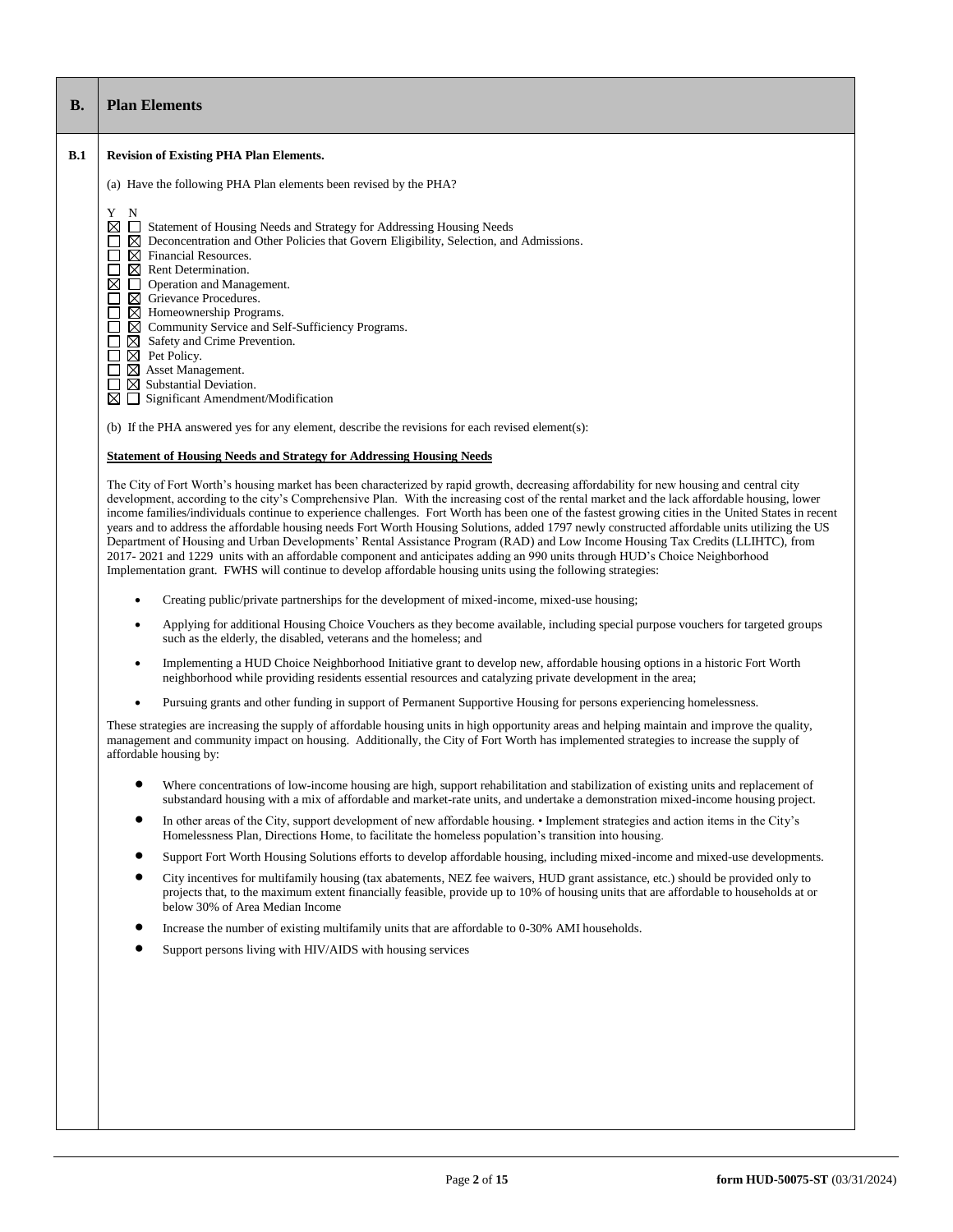**The table below illustrates the Need for Affordable Housing** 

# **Table 1**

| <b>HCV Wait List</b>                                                |              |             |
|---------------------------------------------------------------------|--------------|-------------|
| <b>Income</b>                                                       | <b>Total</b> | Percent     |
| All Income Ranges                                                   | 6,119        | 100.00%     |
| Extremely Low Income ( =30% AMI)</td <td>4,835</td> <td>78.17%</td> | 4,835        | 78.17%      |
| Very Low Income (31%-50% AMI)                                       | 985          | 17.29%      |
| Low Income (51%-80% AMI)                                            | 236          | 3.73%       |
| Undefined                                                           |              | 10<br>0.81% |
| Race                                                                |              |             |
| African-American                                                    | 5,206        | 82.32%      |
| American Indian                                                     |              | 31<br>0.72% |
| Asian                                                               |              | 0.50%<br>20 |
| White                                                               | 785          | 14.91%      |
| Native Hawaiian/Pacific Islander                                    |              | 0.76%<br>35 |
| Undefined                                                           |              | 0.82%<br>42 |
| Ethnicity                                                           |              |             |
| Hispanic                                                            | 445          | 8.01%       |
| Not Hispanic or Latino                                              | 5,674        | 91.99%      |
| Family Type                                                         |              |             |
| Families with Children                                              | 3,393        | 52.72%      |
| Families without Children                                           | 1,227        | 19.95%      |
| <b>Elderly &amp; Disabled</b>                                       |              |             |
| Disabled                                                            | 1,357        | 24.28%      |
| Elderly                                                             | 142          | 3.06%       |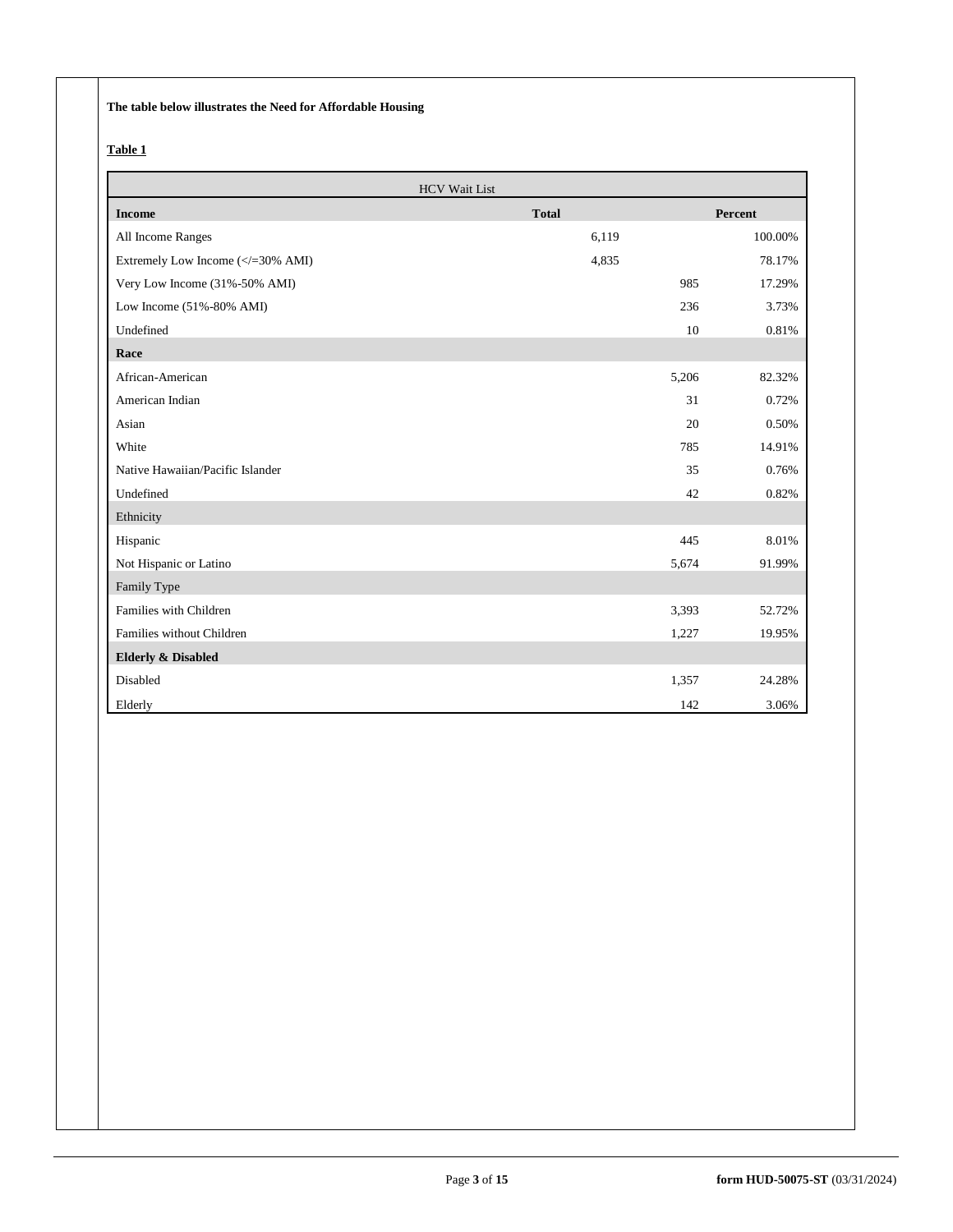FWHS utilizes federal grants, non-federal grants and local income to support the various housing programs that it administers. The following general categories provide a listing of anticipated resources and planned uses that are available to FWHS:

|                         | <b>SOURCES</b>                                                       | <b>PLANNED USES</b>                                     |
|-------------------------|----------------------------------------------------------------------|---------------------------------------------------------|
|                         |                                                                      |                                                         |
| 1                       | Federal Grants (FY 2021 grants)                                      |                                                         |
| a                       | Public Housing Operating Fund                                        | PH Operations; RAD Initial Year Funding                 |
| b                       | Public Housing Capital Fund                                          | PH Modernization and Rehab                              |
| $\mathbf c$             | Public Housing Capital Fund                                          | PH RAD Conversions; RAD Initial Year Funding            |
| d                       | Public Housing Resident Opportunity & Self Sufficiency Program       | Residents Self Sufficiency & Supportive Services        |
| e                       | Annual Contribution for Section 8 Tenant Based Assistance            | HAP & HCV Operations                                    |
| f                       | Annual Contribution for Section 8 Project Based Assistance           | HAP & HCV Operations                                    |
| g                       | Annual Contribution for Project Based Rental Assistance              | <b>PBRA HAP</b>                                         |
| h                       | Public Housing /Housing Choice Voucher Family Self-Sufficiency Grant | PH Resident Services; Coordinator's salary and benefits |
|                         | Continuum of Care Grants                                             | Housing for Homeless with disabilities                  |
| $\mathbf{2}$            | <b>Other Grants</b>                                                  |                                                         |
|                         |                                                                      |                                                         |
| a                       | Directions Home Voucher Program Grant                                | Housing for Chronically Homeless                        |
|                         |                                                                      |                                                         |
| b                       | Homeless Housing and Services Program                                | <b>Housing for Homeless</b>                             |
| $\mathbf c$             | Healthy Community Collaborative Program                              | Homeless Mental Health Services                         |
| d                       | Miscellaneous Grants from Private Banks                              | <b>Various Housing Purposes</b>                         |
| e                       | Choice Neighborhood Implementation                                   | Redevelopment of the Stop Six/Caville Neighborhood      |
| f                       | <b>CARES</b> Act Supplemental Funds                                  | Preventing, Preparing for and Responding to COVID-19    |
|                         | <b>Emergency Rental Assistance Program Grant</b>                     | Prevention of Evictions and disconnection of utilities  |
| $\mathbf h$             | <b>Emergency Solutions Grant</b>                                     | Rapid Rehousing, Preventing homelessness                |
| 3                       | <b>Public Housing Dwelling Rental Income</b>                         | PH Operations                                           |
|                         |                                                                      |                                                         |
| $\overline{\mathbf{4}}$ | <b>Other Income</b>                                                  |                                                         |
|                         |                                                                      |                                                         |
| a                       | Non-Dwelling Rental Income                                           | <b>Housing Operations</b>                               |
| b                       | <b>Investment Interest Income</b>                                    | Housing & CoCC Operations                               |
| $\mathbf{c}$            | <b>Excess Utilities</b>                                              | <b>Housing Operations</b>                               |
| d                       | Cares Act Admin Fee- Mainstream                                      | Agency match for HCV Program deficit                    |
| $\mathbf e$             | Developer Fees                                                       | Housing & CoCC Operations                               |
|                         |                                                                      |                                                         |
| f                       | Miscellaneous Charges                                                | <b>Housing Operations</b>                               |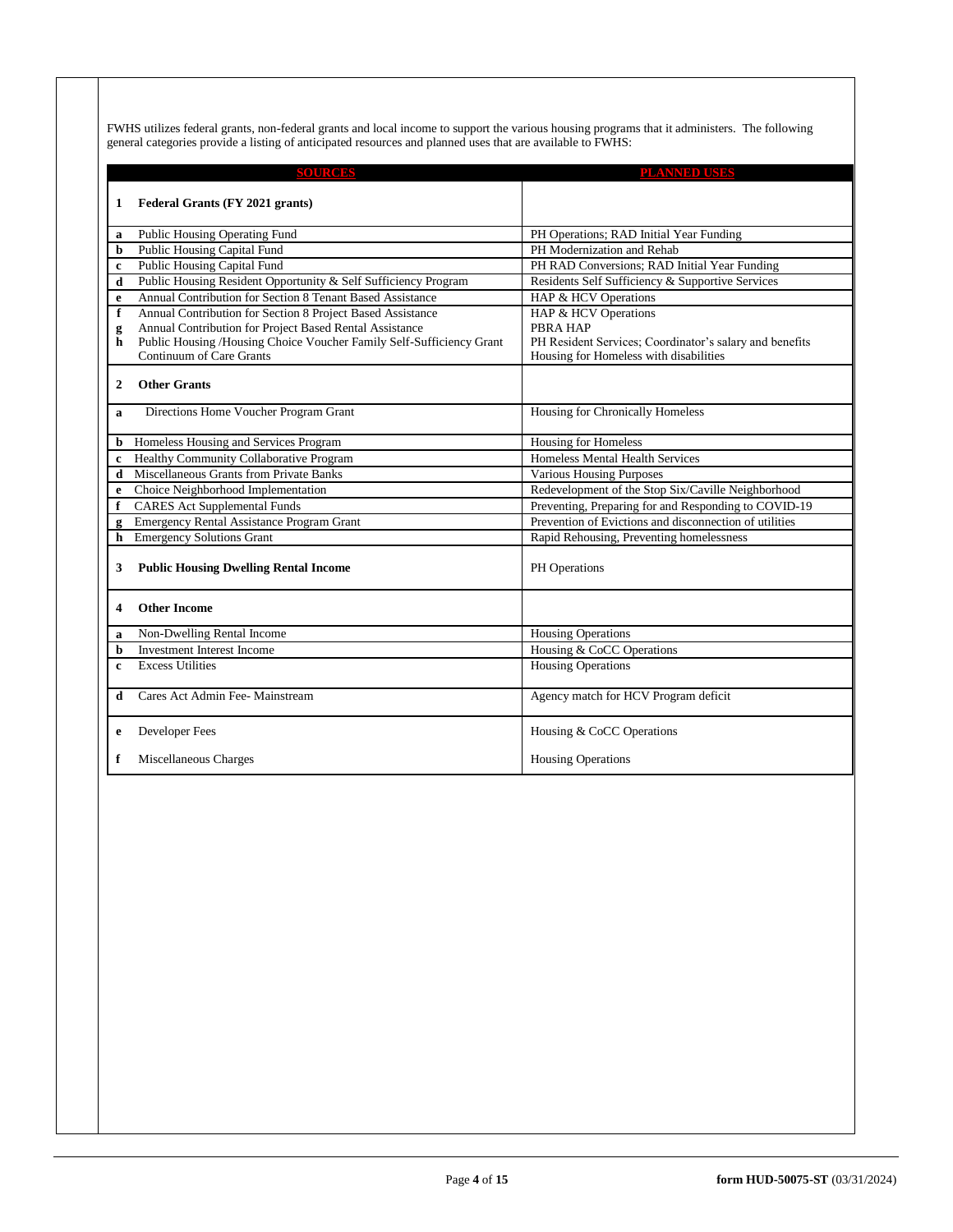# **Operations and Management**

FWHS plans to make the following revisions to the Administrative Plan:

| <b>Section</b>   | Topic                                 | <b>Revision</b>                                                                                                                                                                                                                                                                                                                                                                                                                                                                                                                                                                                                                                                                                                                                                                                                                                                                                                                                                                                                                                                                                                                                                                                                                                                                     |
|------------------|---------------------------------------|-------------------------------------------------------------------------------------------------------------------------------------------------------------------------------------------------------------------------------------------------------------------------------------------------------------------------------------------------------------------------------------------------------------------------------------------------------------------------------------------------------------------------------------------------------------------------------------------------------------------------------------------------------------------------------------------------------------------------------------------------------------------------------------------------------------------------------------------------------------------------------------------------------------------------------------------------------------------------------------------------------------------------------------------------------------------------------------------------------------------------------------------------------------------------------------------------------------------------------------------------------------------------------------|
| 6.3. B           | <b>Briefing- Group Sessions</b>       | Delete the following sentence, "At the close of the group briefing<br>session, a housing counselor will interview each applicant privately to<br>answer any specific or personal questions the applicant may have<br>concerning their application, the calculation of the total tenant payment or<br>assigned subsidy size."                                                                                                                                                                                                                                                                                                                                                                                                                                                                                                                                                                                                                                                                                                                                                                                                                                                                                                                                                        |
| 6.3              | <b>Remote Briefings</b>               | Add the following language, 'Briefings may be held by telephone, via<br>video teleconferencing, webcast, or other virtual platform, as appropriate<br>and agreed on by all parties.                                                                                                                                                                                                                                                                                                                                                                                                                                                                                                                                                                                                                                                                                                                                                                                                                                                                                                                                                                                                                                                                                                 |
| 8.               | Non-Life Threatening (NLT) Conditions | Add the following language that defines Non-Life Threatening (NLT)<br>conditions, " A NLT condition is defined as any condition that would fail<br>to meet HQS under 24 CFR 982.49 and is not a life-threatening (LT)<br>condition as defined by HUD.                                                                                                                                                                                                                                                                                                                                                                                                                                                                                                                                                                                                                                                                                                                                                                                                                                                                                                                                                                                                                               |
| 8.               | Life Threatening Conditions           | Add the following language that defines Life-Threatening (LT)<br>conditions, "LT conditions include specific conditions under the<br>following categories:<br>Gas (natural or liquid petroleum) leak or fumes<br>1.<br>2.<br>Electrical hazards that could result in shock or fire<br>3.<br>Inoperable or missing smoke detector<br>4.<br>Interior air quality (inoperable or missing carbon monoxide)<br>detector, where required)<br>5.<br>Gas/oil fired water heater or heating, ventilation, or cooling<br>system with missing, damaged, improper, or misaligned<br>chimney or venting<br>Lack of alternative means of exit in case of fire or blocked<br>6.<br>egress<br>7.<br>Other interior hazards (missing or damaged fire extinguisher,<br>where required)<br>8.<br>Deteriorated paint surfaces in a unit built before 1978 and to<br>be occupied by a family with a child under 6 years of age. In<br>the case where this deficiency as identified for a unit under<br>HAP contract during a regular or interim HQS inspection, lead<br>hazard reduction need not be completed within 24 hours. Must<br>follow the requirements in 24 CFR part 35.<br>9.<br>Any other condition identified by HUD as life threatening in a<br>notice published in the Federal Register." |
| 8.3              | Remote Video Inspections              | Add the following language, "FWHS may elect to conduct an inspection<br>using Remote Video Inspections (RVIs). In RVIs, an inspector performs<br>an inspection from a remote location using video streaming technology<br>via a person at the inspection site who serves as a proxy. The proxy<br>follows the direction of the inspector throughout the entire inspection<br>process."                                                                                                                                                                                                                                                                                                                                                                                                                                                                                                                                                                                                                                                                                                                                                                                                                                                                                              |
| 8.4.C            | Life Threatening                      | Change the section to read as follows, "Life Threatening Conditions-<br>Owner is given twenty-four (24) hour notice to bring unit into<br>compliance. "                                                                                                                                                                                                                                                                                                                                                                                                                                                                                                                                                                                                                                                                                                                                                                                                                                                                                                                                                                                                                                                                                                                             |
| 11.2             | <b>Informal Reviews</b>               | Add the following language, "An Informal Review may be conducted by<br>telephone, via video-teleconferencing or through other virtual platforms<br>absent a request by a party for an in-person review."                                                                                                                                                                                                                                                                                                                                                                                                                                                                                                                                                                                                                                                                                                                                                                                                                                                                                                                                                                                                                                                                            |
| 11.9             | <b>Informal Hearings</b>              | Add the following language, " An Informal Hearing may be conducted by<br>telephone, via video-teleconferencing or through other virtual platforms<br>absent a request by a party for an in-person hearing."                                                                                                                                                                                                                                                                                                                                                                                                                                                                                                                                                                                                                                                                                                                                                                                                                                                                                                                                                                                                                                                                         |
| Addendum I. IV.C | PBV Eligible Housing Units            | Add the following language to the definition of Existing Housing,<br>"Substantially complies with HQS means that the housing does not have<br>any life-threatening conditions as described in Section 8."                                                                                                                                                                                                                                                                                                                                                                                                                                                                                                                                                                                                                                                                                                                                                                                                                                                                                                                                                                                                                                                                           |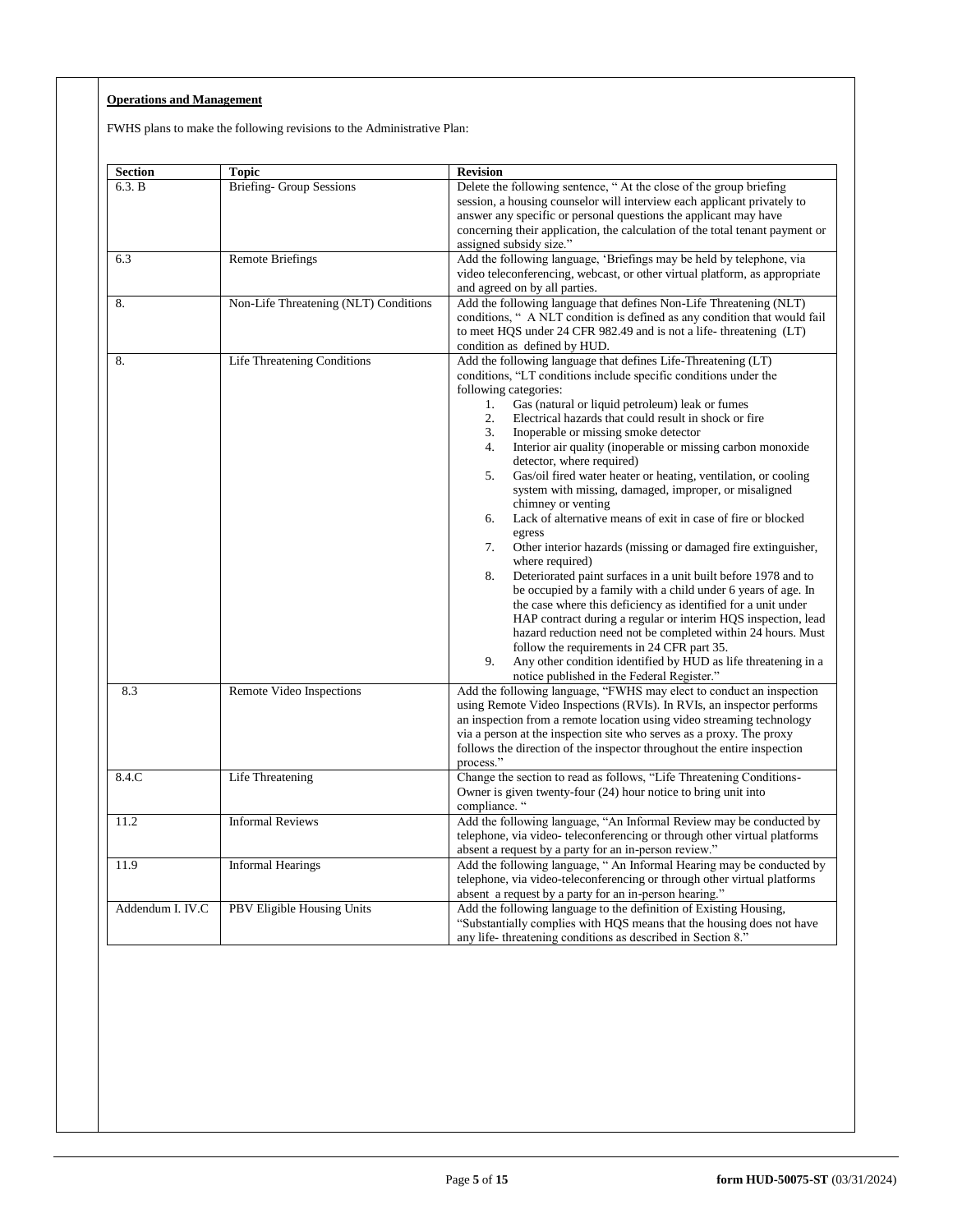|     |                                                                                                                                                                                                                                                                                                        | <b>Significant Amendment/Modification</b>                                                                                        |                   |                                                                                                                                                                                                                                                          |                        |                                                                                                                                                                                                                                                                                                                                                                                                                                                                                                                                                                                                    |                                                                                                                                     |
|-----|--------------------------------------------------------------------------------------------------------------------------------------------------------------------------------------------------------------------------------------------------------------------------------------------------------|----------------------------------------------------------------------------------------------------------------------------------|-------------------|----------------------------------------------------------------------------------------------------------------------------------------------------------------------------------------------------------------------------------------------------------|------------------------|----------------------------------------------------------------------------------------------------------------------------------------------------------------------------------------------------------------------------------------------------------------------------------------------------------------------------------------------------------------------------------------------------------------------------------------------------------------------------------------------------------------------------------------------------------------------------------------------------|-------------------------------------------------------------------------------------------------------------------------------------|
|     |                                                                                                                                                                                                                                                                                                        | from FWHS's Board of Commissioners and be approved by HUD                                                                        |                   |                                                                                                                                                                                                                                                          |                        | A significant amendment or modification to the 5-Year plan and/or Annual Plan is a change in policy that significantly and materially alters<br>FWHS's stated mission, goals, objectives and activities as outlined in the Plan unless they are adopted to reflect changes in HUD regulations or<br>requirements. If a change is considered a significant amendment to the 5-Year Plan or Annual Plan, it must adhere to the public process that<br>includes; posting a public notice, allowing for comments, consult with the Resident Advisory Board, conduct a public hearing, receive approval |                                                                                                                                     |
|     |                                                                                                                                                                                                                                                                                                        | Significant amendments include the following:                                                                                    |                   |                                                                                                                                                                                                                                                          |                        |                                                                                                                                                                                                                                                                                                                                                                                                                                                                                                                                                                                                    |                                                                                                                                     |
|     | 1)<br>2)<br>3)                                                                                                                                                                                                                                                                                         |                                                                                                                                  |                   | A change that materially revises FWHS's mission, goals or objectives;<br>Material changes to rent or admission policies or organization of the waitlist;<br>Material changes in regard to demolition, disposition, designation or conversion activities; |                        |                                                                                                                                                                                                                                                                                                                                                                                                                                                                                                                                                                                                    |                                                                                                                                     |
|     |                                                                                                                                                                                                                                                                                                        |                                                                                                                                  |                   | (c) The PHA must submit its Deconcentration Policy for Field Office review.                                                                                                                                                                              |                        |                                                                                                                                                                                                                                                                                                                                                                                                                                                                                                                                                                                                    |                                                                                                                                     |
|     |                                                                                                                                                                                                                                                                                                        |                                                                                                                                  |                   |                                                                                                                                                                                                                                                          |                        | FWHS annually submits it's Deconcentration Policy to the US Department of Housing and Urban Development's local filed office for review.                                                                                                                                                                                                                                                                                                                                                                                                                                                           |                                                                                                                                     |
| B.2 | <b>New Activities.</b>                                                                                                                                                                                                                                                                                 |                                                                                                                                  |                   |                                                                                                                                                                                                                                                          |                        |                                                                                                                                                                                                                                                                                                                                                                                                                                                                                                                                                                                                    |                                                                                                                                     |
|     |                                                                                                                                                                                                                                                                                                        |                                                                                                                                  |                   | (a) Does the PHA intend to undertake any new activities related to the following in the PHA's current Fiscal Year?                                                                                                                                       |                        |                                                                                                                                                                                                                                                                                                                                                                                                                                                                                                                                                                                                    |                                                                                                                                     |
|     | Y N                                                                                                                                                                                                                                                                                                    |                                                                                                                                  |                   |                                                                                                                                                                                                                                                          |                        |                                                                                                                                                                                                                                                                                                                                                                                                                                                                                                                                                                                                    |                                                                                                                                     |
|     |                                                                                                                                                                                                                                                                                                        | □ ⊠ Hope VI or Choice Neighborhoods.<br>$\Box$ $\boxtimes$ Mixed Finance Modernization or Development.                           |                   |                                                                                                                                                                                                                                                          |                        |                                                                                                                                                                                                                                                                                                                                                                                                                                                                                                                                                                                                    |                                                                                                                                     |
|     |                                                                                                                                                                                                                                                                                                        | $\boxtimes$ $\Box$ Demolition and/or Disposition.<br>$\Box$ $\boxtimes$ Designated Housing for Elderly and/or Disabled Families. |                   |                                                                                                                                                                                                                                                          |                        |                                                                                                                                                                                                                                                                                                                                                                                                                                                                                                                                                                                                    |                                                                                                                                     |
|     |                                                                                                                                                                                                                                                                                                        | $\boxtimes$ $\Box$ Conversion of Public Housing to Tenant-Based Assistance.                                                      |                   |                                                                                                                                                                                                                                                          |                        |                                                                                                                                                                                                                                                                                                                                                                                                                                                                                                                                                                                                    |                                                                                                                                     |
|     | □                                                                                                                                                                                                                                                                                                      | $\boxtimes$ Occupancy by Over-Income Families.                                                                                   |                   | □ ⊠ Conversion of Public Housing to Project-Based Rental Assistance or Project-Based Vouchers under RAD.                                                                                                                                                 |                        |                                                                                                                                                                                                                                                                                                                                                                                                                                                                                                                                                                                                    |                                                                                                                                     |
|     | $\Box$ $\boxtimes$ Occupancy by Police Officers.<br>$\square$ $\square$ Non-Smoking Policies.                                                                                                                                                                                                          |                                                                                                                                  |                   |                                                                                                                                                                                                                                                          |                        |                                                                                                                                                                                                                                                                                                                                                                                                                                                                                                                                                                                                    |                                                                                                                                     |
|     | $\boxtimes \square$ Project-Based Vouchers.<br>□ ⊠ Units with Approved Vacancies for Modernization.                                                                                                                                                                                                    |                                                                                                                                  |                   |                                                                                                                                                                                                                                                          |                        |                                                                                                                                                                                                                                                                                                                                                                                                                                                                                                                                                                                                    |                                                                                                                                     |
|     | □ ⊠ Other Capital Grant Programs (i.e., Capital Fund Community Facilities Grants or Emergency Safety and Security Grants).                                                                                                                                                                             |                                                                                                                                  |                   |                                                                                                                                                                                                                                                          |                        |                                                                                                                                                                                                                                                                                                                                                                                                                                                                                                                                                                                                    |                                                                                                                                     |
|     |                                                                                                                                                                                                                                                                                                        |                                                                                                                                  |                   |                                                                                                                                                                                                                                                          |                        |                                                                                                                                                                                                                                                                                                                                                                                                                                                                                                                                                                                                    |                                                                                                                                     |
|     | (b) If any of these activities are planned for the current Fiscal Year, describe the activities. For new demolition activities, describe any public<br>housing development or portion thereof, owned by the PHA for which the PHA has applied or will apply for demolition and/or disposition approval |                                                                                                                                  |                   |                                                                                                                                                                                                                                                          |                        |                                                                                                                                                                                                                                                                                                                                                                                                                                                                                                                                                                                                    |                                                                                                                                     |
|     | under section 18 of the 1937 Act under the separate demolition/disposition approval process. If using Project-Based Vouchers (PBVs), provide the                                                                                                                                                       |                                                                                                                                  |                   |                                                                                                                                                                                                                                                          |                        |                                                                                                                                                                                                                                                                                                                                                                                                                                                                                                                                                                                                    |                                                                                                                                     |
|     | projected number of project-based units and general locations, and describe how project basing would be consistent with the PHA Plan.                                                                                                                                                                  |                                                                                                                                  |                   |                                                                                                                                                                                                                                                          |                        |                                                                                                                                                                                                                                                                                                                                                                                                                                                                                                                                                                                                    |                                                                                                                                     |
|     | <b>Demolition and/or Disposition</b>                                                                                                                                                                                                                                                                   |                                                                                                                                  |                   |                                                                                                                                                                                                                                                          |                        |                                                                                                                                                                                                                                                                                                                                                                                                                                                                                                                                                                                                    |                                                                                                                                     |
|     | FHWS has an approved Inventory Pic Removal Application (DDA0009032-Section 18 Demolition) for TX004000003 – JA Cavile<br>1)                                                                                                                                                                            |                                                                                                                                  |                   |                                                                                                                                                                                                                                                          |                        |                                                                                                                                                                                                                                                                                                                                                                                                                                                                                                                                                                                                    |                                                                                                                                     |
|     |                                                                                                                                                                                                                                                                                                        |                                                                                                                                  |                   |                                                                                                                                                                                                                                                          |                        | Apartments which is 300 public housing units. The demolition of these units was completed May 2021, the closeout process for these                                                                                                                                                                                                                                                                                                                                                                                                                                                                 | units has begun and will be completed by 12/31/2021. FWHS plans to dispose of the land through a Section 18 Disposition application |
|     |                                                                                                                                                                                                                                                                                                        |                                                                                                                                  |                   |                                                                                                                                                                                                                                                          |                        | income housing tax credits, market rate and commercial space. This allows FWHS to continue to maximize resources and increase the                                                                                                                                                                                                                                                                                                                                                                                                                                                                  | and develop mixed income/mixed use properties that will include funds from Choice Neighborhood award, project based vouchers, low   |
|     |                                                                                                                                                                                                                                                                                                        | number of affordable housing units.                                                                                              |                   |                                                                                                                                                                                                                                                          |                        |                                                                                                                                                                                                                                                                                                                                                                                                                                                                                                                                                                                                    |                                                                                                                                     |
|     |                                                                                                                                                                                                                                                                                                        |                                                                                                                                  |                   |                                                                                                                                                                                                                                                          |                        |                                                                                                                                                                                                                                                                                                                                                                                                                                                                                                                                                                                                    |                                                                                                                                     |
|     | Project Number                                                                                                                                                                                                                                                                                         | Project Name                                                                                                                     | $\rm ACC$<br>Unit | <b>DDA</b> Number                                                                                                                                                                                                                                        | <b>HUD</b><br>Approval | Number of Units<br>Approved/Proposed                                                                                                                                                                                                                                                                                                                                                                                                                                                                                                                                                               | Actual or Estimated<br>Completion                                                                                                   |
|     |                                                                                                                                                                                                                                                                                                        |                                                                                                                                  | Count             |                                                                                                                                                                                                                                                          | Month/Date/<br>Year    | for Removal                                                                                                                                                                                                                                                                                                                                                                                                                                                                                                                                                                                        | Month/Date/Year                                                                                                                     |
|     | TX004000003                                                                                                                                                                                                                                                                                            | JA Cavile Place                                                                                                                  | 300               | DDA0009032<br>(Demolition)                                                                                                                                                                                                                               | 04/16/2019             | 300                                                                                                                                                                                                                                                                                                                                                                                                                                                                                                                                                                                                | 05/01/2021                                                                                                                          |
|     | TX004000003                                                                                                                                                                                                                                                                                            | JA Cavile Place                                                                                                                  | 300               | Section 18                                                                                                                                                                                                                                               |                        |                                                                                                                                                                                                                                                                                                                                                                                                                                                                                                                                                                                                    | 05/31/2022                                                                                                                          |
|     |                                                                                                                                                                                                                                                                                                        |                                                                                                                                  |                   | Disposition<br>application to be                                                                                                                                                                                                                         |                        |                                                                                                                                                                                                                                                                                                                                                                                                                                                                                                                                                                                                    |                                                                                                                                     |
|     |                                                                                                                                                                                                                                                                                                        |                                                                                                                                  |                   | submitted by<br>12/31/21                                                                                                                                                                                                                                 |                        |                                                                                                                                                                                                                                                                                                                                                                                                                                                                                                                                                                                                    |                                                                                                                                     |
|     | Total                                                                                                                                                                                                                                                                                                  |                                                                                                                                  | 300               |                                                                                                                                                                                                                                                          |                        |                                                                                                                                                                                                                                                                                                                                                                                                                                                                                                                                                                                                    |                                                                                                                                     |
|     |                                                                                                                                                                                                                                                                                                        |                                                                                                                                  |                   |                                                                                                                                                                                                                                                          |                        |                                                                                                                                                                                                                                                                                                                                                                                                                                                                                                                                                                                                    |                                                                                                                                     |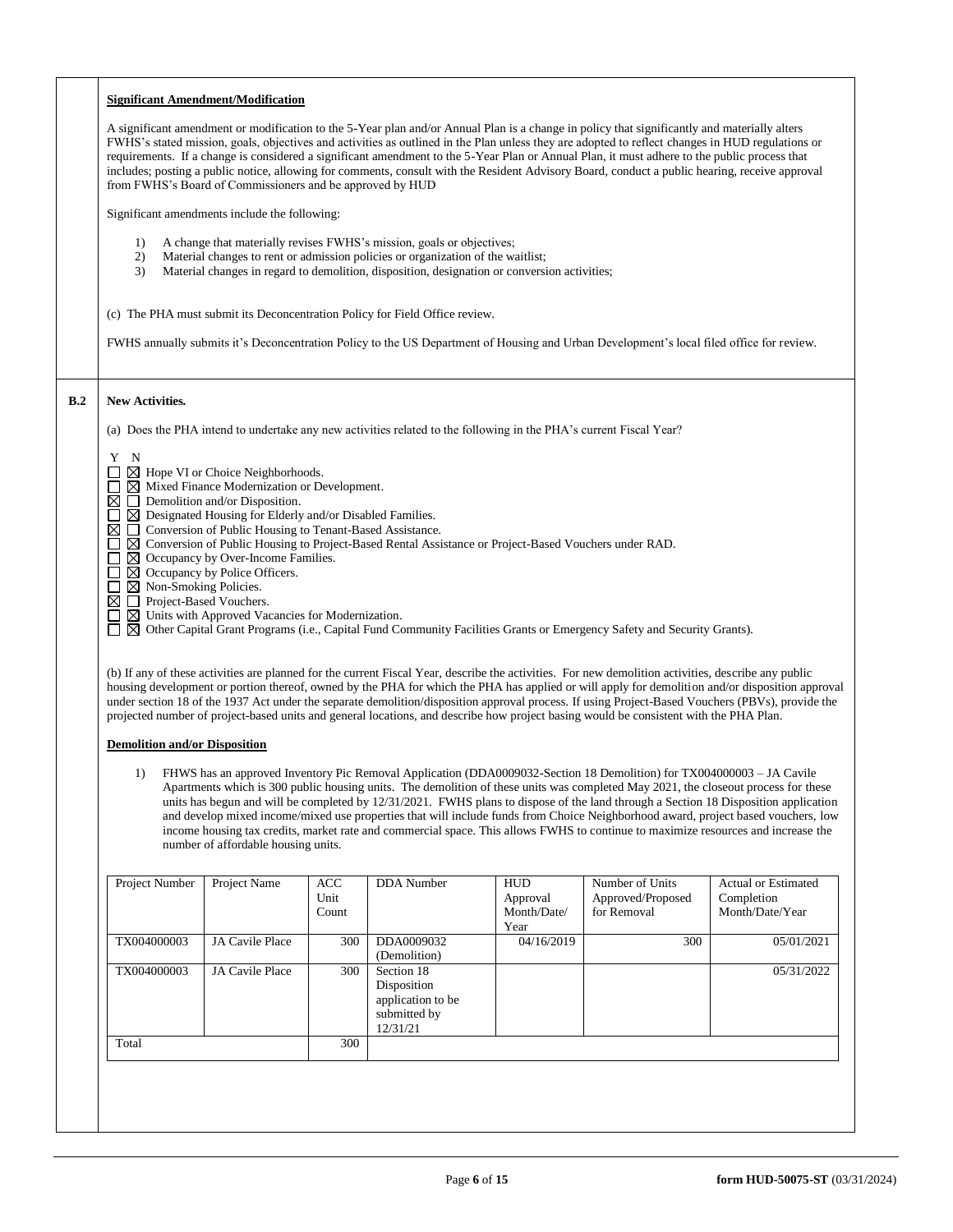- 2) FWHS has an approved Section 18 Demolition and Disposition (IBSTX00412) for the former site of the Whispering Oaks apartment complex, and will dispose of the land in accordance with HUD regulations.
- 3) FWHS plans to convert the following projects to a Section 8 Housing Choice Voucher Program after it meets the eligibility requirements specified in Section 3 of Notice PIH 2019-05 and the Agency Plan submission requirements or Significant Amendment to the Annual PHA Plan is approved by HUD

Butler Place - TX004000002 (179 units) is part of FWHS's effort to reposition the remaining public housing portfolio, FWHS plans to convert these units to a Tenant-Based Assistance program.

Scattered Site - TX004000016 (16 units) is part of FWHS's effort to reposition the remaining public housing portfolio, FWHS plans to convert these units to a Tenant-Based Assistance program.

| Project<br>Number | Project Name          | <b>ACC</b><br>Unit<br>Count | DDA Number                                                                                              | <b>HUD</b><br>Approval<br>Month/Date/<br>Year | Number of Units<br>Approved/Proposed<br>for Removal | <b>Actual or Estimated</b><br>Completion<br>Month/Date/Year |
|-------------------|-----------------------|-----------------------------|---------------------------------------------------------------------------------------------------------|-----------------------------------------------|-----------------------------------------------------|-------------------------------------------------------------|
| TX004000002       | <b>Butler Place</b>   | 179                         | Section 22<br>Streamlined<br>Voluntary<br>Conversion<br>Application to be<br>submitted by<br>01/31/2022 |                                               | 179                                                 |                                                             |
| TX004000016       | <b>Scattered Site</b> | 16                          |                                                                                                         |                                               | 16                                                  |                                                             |
| Total             |                       | 195                         |                                                                                                         |                                               |                                                     |                                                             |

4) FWHS entered into a Regulatory and Operating Agreement with Sycamore Center Villa's LP that allowed 47 public housing units (TX004000019) to be placed at Sycamore Center Villas's apartment complex in 2003. FWHS plans to and the property owner have agreed to terminate and upon HUDS approval, FWHS will terminate the Mixed-Finance Amendment and Regulatory/Operating Agreement and remove the Declaration of Restrictive Covenants the property. FWHS plans to complete this process by 12/31/2021.

# **Project Based Vouchers**

FWHS commitment to utilize project base vouchers is consistent with the Annual agency plan and the strategies to create more affordable housing. FWHS plans to award and use up to 30% of its HCV's, under an Annual Contributions Contract, for project base vouchers. PBVs will be awarded to projects throughout the Fort Worth area and in locations that will further fair housing opportunities for low-income families, homeless individuals and families, youth aging out of foster-care, elderly persons, disabled persons, veterans, and COVID-19 vulnerable persons.

The Following PBV contracts are anticipated:

| <b>Project Name</b>  | Location                    | # of Units |
|----------------------|-----------------------------|------------|
| Cowan Place          | <b>Stalcup and Rosedale</b> | 52         |
|                      |                             |            |
| Hughes House Place   |                             | 73         |
| (Phase 1 Choice)     | Amanda/Rosedale             |            |
| Neighborhood)        | Fort Worth, TX 76105        |            |
| Permanent Supportive | <b>TBA</b>                  | 75         |
| Housing TBA          |                             |            |
|                      |                             |            |
|                      |                             |            |
|                      |                             |            |
|                      |                             |            |
|                      |                             |            |
|                      |                             |            |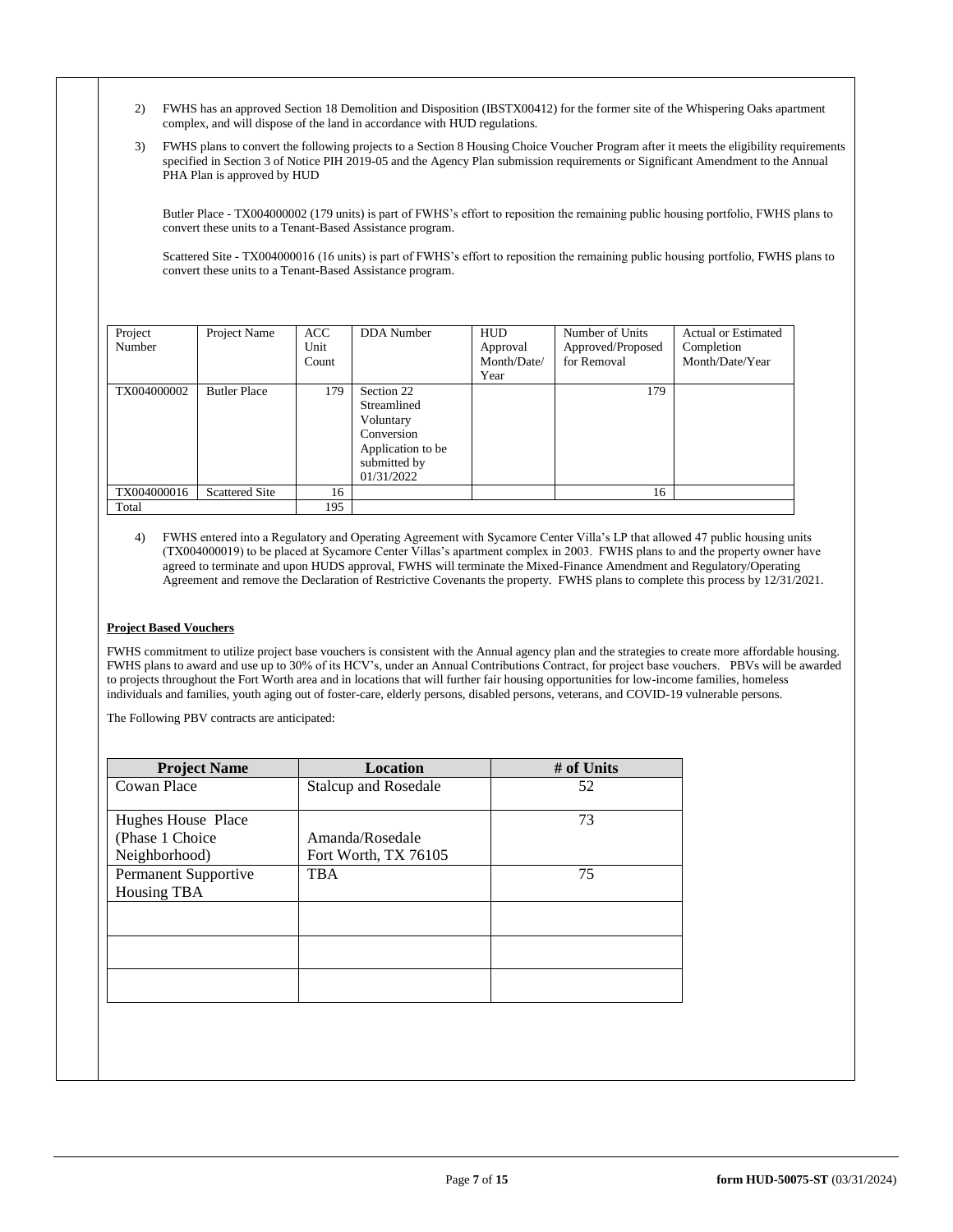## **B.3 Progress Report.**

Provide a description of the PHA's progress in meeting its Mission and Goals described in the PHA 5-Year and Annual Plan.

FWHS plays a crucial role in the development of affordable housing in the city of Fort Worth. To maintain and expand affordable housing FWHS goals and progress toward each goal is as follows:

#### **Goal One- Create a diverse economically sustainable real estate portfolio** Objectives:

- Continue to implement a portfolio plan
- Increase developer partnership
- Create and improve quality, accessible affordable housing in high-opportunity areas
- Educate and build support for affordable housing and redevelopment
- Maintain and improve the quality, management and community impact of publicly supported housing

## **Status:**

- FWHS has created a system to review its affordable housing portfolio on a quarterly basis to identify opportunities for refinancing, selling or repositions assets.
- As a result of the \$35 million Choice Neighborhood grant, FWHS will close on the first of six (6) properties to be developed in the Historic Stop-Six neighborhood. Cowan Place, a senior development, will provide 174 affordable units in the distressed 76105 zip code.
- FWHS celebrated the grand opening of Stallion Ridge, Patriot Pointe and The Holston, combined these mixed income developments provide a total of 689 and an additional 293 units were added with the completion of the Standard at River District.
- FWHS, in partnership with other developers, will begin construction on three (3) new properties (Cowan Place, Skyline Prairie Homes and The Huntly and The Opal, a 345 mixed income development.
- FWHS will begin the second (2) phase of the CNI housing development that will include three additional properties starting with Hughes House.
- FWHS has used the RFQ process to pre-qualify developer partners with experience and capacity in developing mixed-income affordable housing.

## **Goal Two – Provide a foundation for improving lives**

Objectives:

- Develop properties in locations that support improving lives through access to schools, transportation, jobs, and services.
- Establish policies and incentives that support movement to self-sufficiency.
- For children and youth, support other organizations that serve the population.
- Workforce development for work able pollution and promote financial independence and self-sufficiency.
- For seniors who are capable of independent living, support their effort to age in place.
- For special needs populations, including people who are chronically homeless, develop service partnerships to secure and maintain housing by leveraging Project-Based Vouchers and other resources.
- Increase affordable housing options, including more available units, for families in Assisted Housing programs.

#### Status:

- FWHS has been committed to developing properties in higher opportunity areas and celebrated the grand opening of three (3) of these properties located near higher education institutions, employment/medical corridors and access to resources and amenities.
- FWHS opened the Housing Choice Voucher waitlist for the first time since 2017. Utilizing a lottery system, FWHS selected 5,000 applicants from 20,000 that applied.
- FWHS continues to partner with the Boys and Girls Club of Greater Tarrant County to provide educational programs focused on academic success, healthy lifestyle initiatives and positive citizenship. The club has implemented new ways to deliver services and several of our properties are part of the Mobile Clubhouse experience.
- FWHS continues to partner with Wells Fargo, Bank of Texas, Prosperity Bank and several other banks to provide financial literacy and homeownership programs. FWHS currently has 204 HCV homeowners.
- FWHS in partnership with Urban Strategies Inc. worked closely with Tarrant County College to establish virtual certificate training programs that included construction, EKG and Phlebotomy for FWHS residents.
- FWHS partnered with the city of Fort Worth to administer a \$14.8 million to assist with eviction prevention.
- FWHS provided Projected Based Vouchers to two newly development properties and will assign additional PBV's for new construction developments that will begin by 12/31/2022.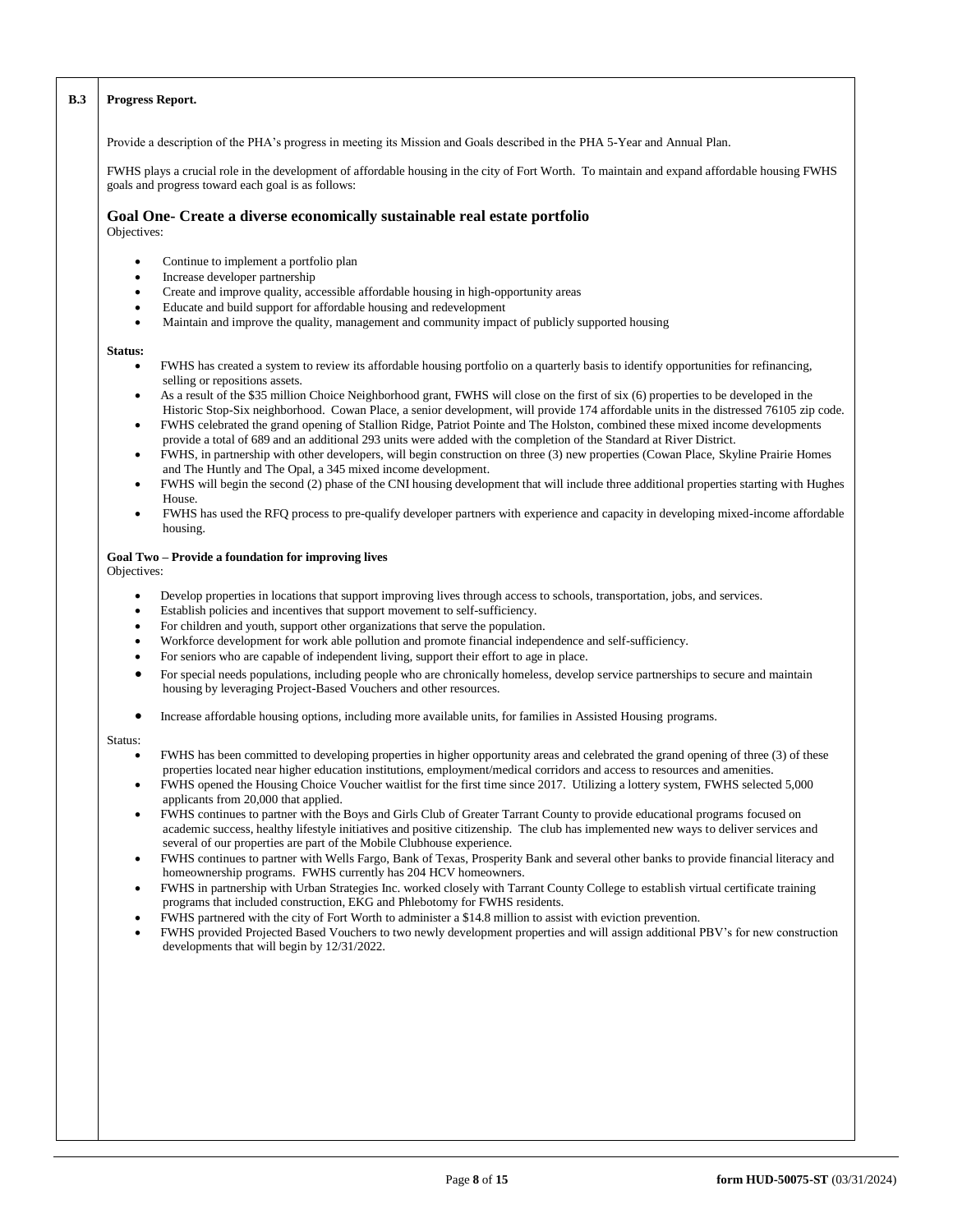#### **Goal Three - Develop a continuously improving and efficiency operation**

#### Objectives:

- Clearly define the organizational structure and staffing plan.
- Leverage use of performance metrics to evaluate the organization.
- Build a system of training, mentoring, and coaching to empower employees to reach their full potential.
- Facilitate the Board in developing additional expertise.
- Leverage technology to consistently elevate the organization's performance.

#### Status:

- FWHS continually analyzes its organizational structure and staffing needs, as well as staff capacity, to determine where efficiencies can be realized through realigning staff and skills throughout the organization
- FWHS continues to work on an internal measurement system to evaluate the organization's performance on both internal measures and external measures.
- FWHS established an online benefits enrolment portal with a phone app to better assist employees with access to benefits information
- FWHS hired an IT director to lead strategic technology planning, to improve the efficiency of agency operations.
- FWHS implemented a new document management system and digital conversion of paper files has improved efficiencies and allow the agency to go paperless.
- FWHS provides Board members with training and networking opportunities online, and through various conferences and topic-specific work sessions. In addition, Board members are encouraged to share their expertise with other PHAs.
- FWHS staff continue to participate in professional development trainings that include: Executive Director Education Program (EDEP), Leadership Fort Worth (FW) and other industry trainings.

## **Goal Four – Develop a Sustainable Business Model**

#### **Objectives:**

- Explore cost-saving and business efficiencies including shared services with other housing authorities.
- Generate and increase development-related revenue.
- Pursue opportunities to provide fee for service or consortium services.
- Pursue and increase government partnerships and philanthropic sources of revenue.

Status:

- FWHS and DHA Housing Solutions for North Texas have entered into an Interlocal Agreement for each to serve as the Independent Entity for the other in the review and approval of Project-Based Voucher selection and contracts for units owned by the housing authorities. Such an arrangement is a cost-saving tool.
- FWHS has utilized partners/consultants to expand organization capacity and maintain a high level of service and output.
- FWHS has begun working with other PHAs to determine areas where shared services or collaboration can be financially and administratively beneficial.
- FWHS has earned development related revenue through the issuance of bonds, as well as the aggressive negotiation of developer fees through co-development arrangements. FWHS has begun to research self-developing and developing in partnership with other PHAs.
- FWHS continues to work closely with the City of Fort Worth to maximize local funding sources and has begun to identify areas of opportunity within the philanthropic community where FWHS can maximize organization resources by leveraging funding sources, such as foundations.

**B.4 Capital Improvements.** Include a reference here to the most recent HUD-approved 5-Year Action Plan in EPIC and the date that it was approved.

**2020-2024 Approved on 11/19/2020**

#### **B.5 Most Recent Fiscal Year Audit**.

(a) Were there any findings in the most recent FY Audit?

Y N  $\boxtimes$   $\square$ 

(b) If yes, please describe: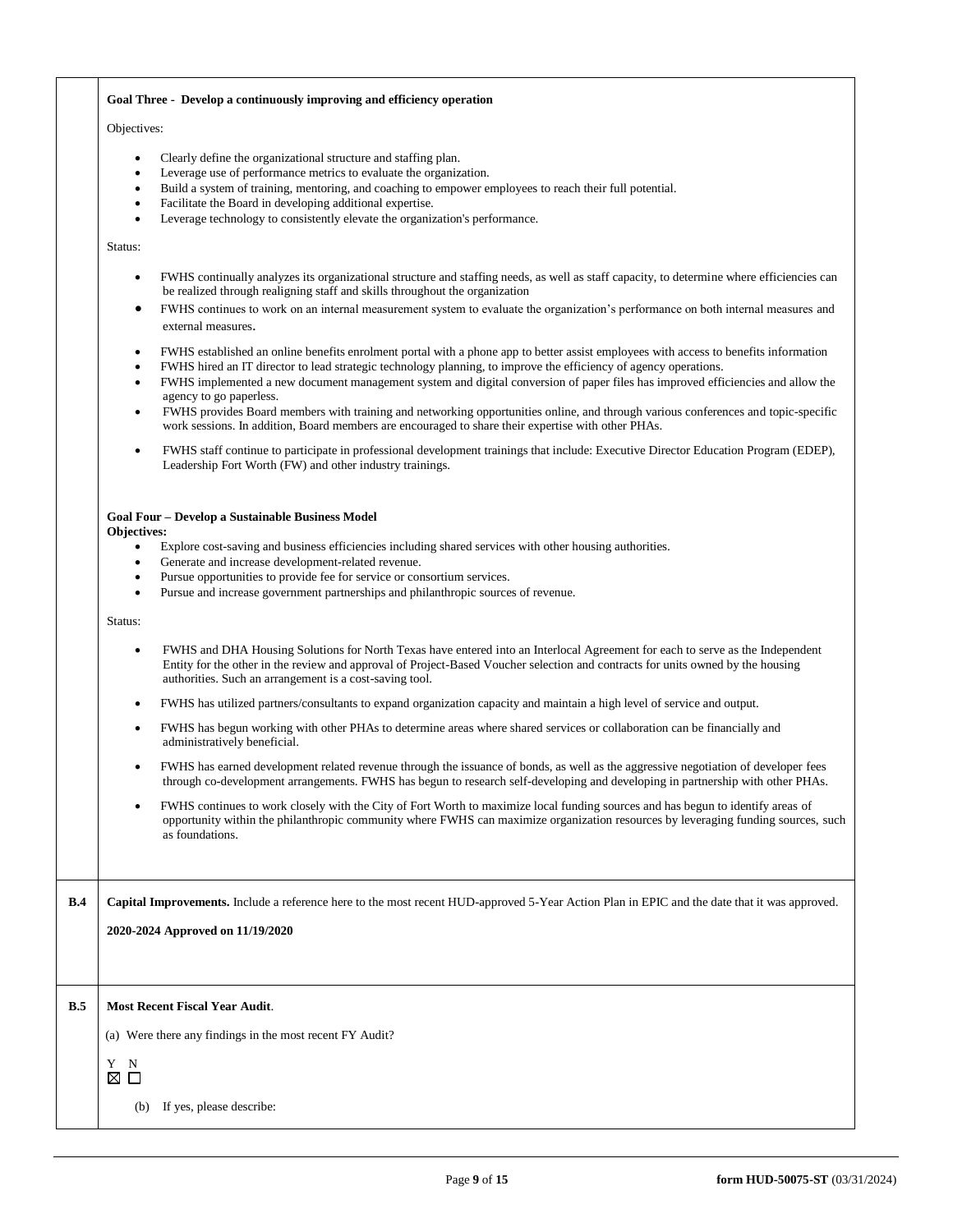|     | The following were findings in the 2019 annual audit of FWHS' financial and program operations:<br>Significant Deficiency in Internal Control Over Financial Reporting - Financial Close Process<br>$\left( \right)$                                                                                                                                                                                        |
|-----|-------------------------------------------------------------------------------------------------------------------------------------------------------------------------------------------------------------------------------------------------------------------------------------------------------------------------------------------------------------------------------------------------------------|
|     | Plan of action is as follows:<br>Enhance year end close processes for identifying, reviewing, recording and monitoring related party transactions).<br>1)<br>Restructure Finance Department to allow the hiring and retention of accountants with a higher level of skillset.<br>2)<br>Create, communicate and incorporate written closing processes, checklist and procedures to prevent a similar finding |
| C.  | <b>Other Document and/or Certification Requirements.</b>                                                                                                                                                                                                                                                                                                                                                    |
| C.1 | <b>Resident Advisory Board (RAB) Comments.</b>                                                                                                                                                                                                                                                                                                                                                              |
|     | (a) Did the RAB(s) have comments to the PHA Plan?                                                                                                                                                                                                                                                                                                                                                           |
|     | Y<br>N<br>$\boxtimes$<br>$\Box$                                                                                                                                                                                                                                                                                                                                                                             |
|     | If yes, comments must be submitted by the PHA as an attachment to the PHA Plan. PHAs must also include a narrative describing their<br>(b)<br>analysis of the RAB recommendations and the decisions made on these recommendations.                                                                                                                                                                          |
|     | RAB meetings were held on June 2, 2021 and August 12, 2021. No comments received.                                                                                                                                                                                                                                                                                                                           |
| C.2 | <b>Certification by State or Local Officials.</b>                                                                                                                                                                                                                                                                                                                                                           |
|     | Form HUD 50077-SL, Certification by State or Local Officials of PHA Plans Consistency with the Consolidated Plan, must be submitted by the<br>PHA as an electronic attachment to the PHA Plan.                                                                                                                                                                                                              |
| C.3 | Civil Rights Certification/ Certification Listing Policies and Programs that the PHA has Revised since Submission of its Last Annual Plan.                                                                                                                                                                                                                                                                  |
|     | Form HUD-50077-ST-HCV-HP, PHA Certifications of Compliance with PHA Plan, Civil Rights, and Related Laws and Regulations<br>Including PHA Plan Elements that Have Changed, must be submitted by the PHA as an electronic attachment to the PHA Plan.                                                                                                                                                        |
| C.4 | Challenged Elements. If any element of the PHA Plan is challenged, a PHA must include such information as an attachment with a description of<br>any challenges to Plan elements, the source of the challenge, and the PHA's response to the public.                                                                                                                                                        |
|     | Did the public challenge any elements of the Plan?<br>(a)                                                                                                                                                                                                                                                                                                                                                   |
|     | Y<br>N<br>$\boxtimes$<br>П                                                                                                                                                                                                                                                                                                                                                                                  |
|     |                                                                                                                                                                                                                                                                                                                                                                                                             |
|     | If yes, include Challenged Elements.                                                                                                                                                                                                                                                                                                                                                                        |
| C.5 | <b>Troubled PHA.</b><br>(a) Does the PHA have any current Memorandum of Agreement, Performance Improvement Plan, or Recovery Plan in place?<br>Y<br>N N/A<br>$\square \square \boxtimes$                                                                                                                                                                                                                    |
|     | (b) If yes, please describe:                                                                                                                                                                                                                                                                                                                                                                                |
|     |                                                                                                                                                                                                                                                                                                                                                                                                             |
|     |                                                                                                                                                                                                                                                                                                                                                                                                             |
|     |                                                                                                                                                                                                                                                                                                                                                                                                             |
|     |                                                                                                                                                                                                                                                                                                                                                                                                             |
|     |                                                                                                                                                                                                                                                                                                                                                                                                             |
|     |                                                                                                                                                                                                                                                                                                                                                                                                             |
|     |                                                                                                                                                                                                                                                                                                                                                                                                             |
|     |                                                                                                                                                                                                                                                                                                                                                                                                             |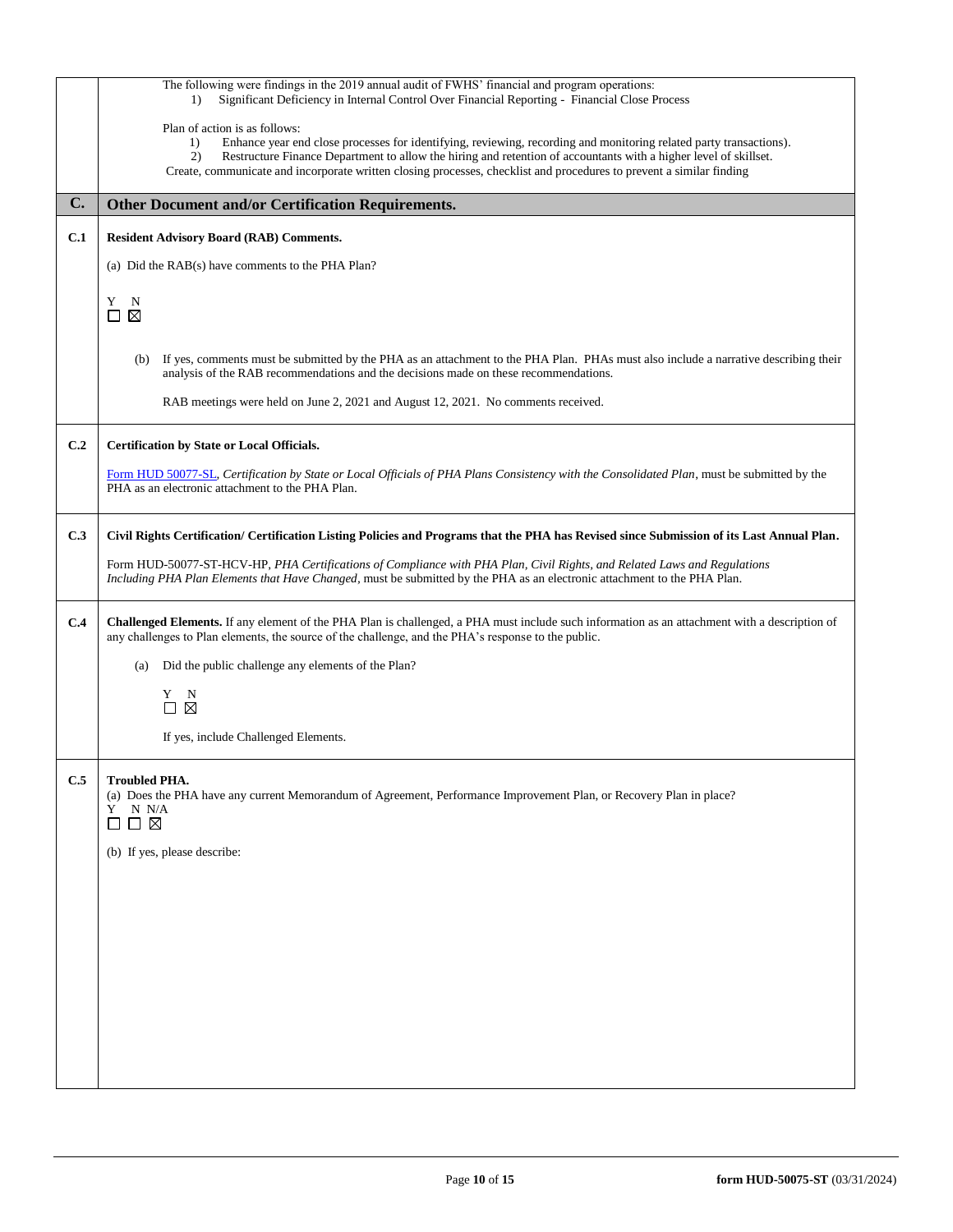# **D. Affirmatively Furthering Fair Housing (AFFH).**

#### **D.1 Affirmatively Furthering Fair Housing (AFFH).**

**Provide a statement of the PHA's strategies and actions to achieve fair housing goals outlined in an accepted Assessment of Fair Housing (AFH) consistent with 24 CFR § 5.154(d)(5). Use the chart provided below. (PHAs should add as many goals as necessary to overcome fair housing issues and contributing factors.) Until such time as the PHA is required to submit an AFH, the PHA is not obligated to complete this chart. The PHA will fulfill, nevertheless, the requirements at 24 CFR § 903.7(o) enacted prior to August 17, 2015. See Instructions for further detail on completing this item.** 

# **Fair Housing Goal:**

# *Describe fair housing strategies and actions to achieve the goal*

FWHS participated in the North Texas Regional Housing (NTRHA) Assessment in 2018. NTRHA is a consortium of 20 Dallas-Fort Worth cities and housing Authorities that created an Assessment of Fair Housing for the jurisdiction of FWHS. This assessment included an analysis of fair housing data, issues and identifying fair housing priorities and goals. From this assessment, the following goals and priorities were identified:

- Increase access to affordable housing in high opportunity areas
- Increase supply of affordable housing units
- Increase supply of accessible, affordable housing for persons with disabilities
- Maintain and improve the quality, management and community impact of publicly support housing.

# **Fair Housing Goal:**

*Describe fair housing strategies and actions to achieve the goal*

FWHS continues to use the following strategies to further fair housing:

- **Creating public/private partnerships for the development of mixed-income, mixed-use housing;**
- **Applying for additional Housing Choice Vouchers as they become available, including special purpose vouchers for targeted groups such as the elderly, the disabled, veterans and the homeless; and**
- **Implementing a HUD Choice Neighborhood Initiative grant to develop new, affordable housing options in a historic Fort Worth neighborhood while providing residents essential resources and catalyzing private development in the area;**
- **Pursuing grants and other funding in support of Permanent Supportive Housing for persons experiencing homelessness.**

# **Fair Housing Goal:**

*Describe fair housing strategies and actions to achieve the goal*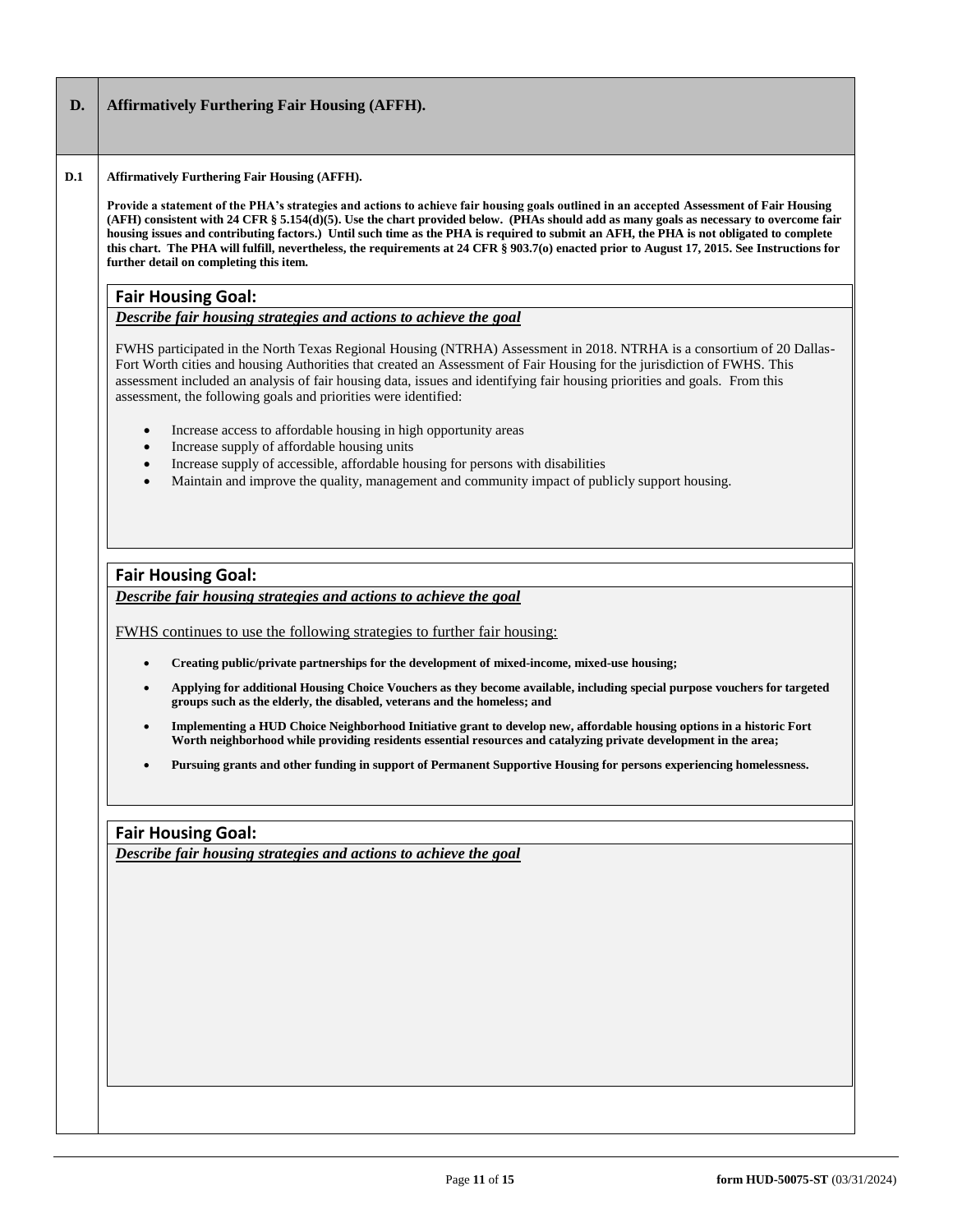# **Instructions for Preparation of Form HUD-50075-ST Annual PHA Plan for Standard and Troubled PHAs**

- **PHA Information.** All PHAs must complete this section. (24 CFR §903.4)
	- **A.1** Include the full **PHA Name**, **PHA Code**, **PHA Type**, **PHA Fiscal Year Beginning** (MM/YYYY), **PHA Inventory, Number of Public Housing Units and or Housing Choice Vouchers (HCVs), PHA Plan Submission Type**, and the **Availability of Information**, specific location(s) of all information relevant to the public hearing and proposed PHA Plan. [\(24 CFR §903.23\(4\)\(e\)\)](http://ecfr.gpoaccess.gov/cgi/t/text/text-idx?c=ecfr&sid=13734845220744370804c20da2294a03&rgn=div5&view=text&node=24:4.0.3.1.3&idno=24#24:4.0.3.1.3.2.5.14)

**PHA Consortia**: Check box if submitting a Joint PHA Plan and complete the table. [\(24 CFR §943.128\(a\)\)](http://ecfr.gpoaccess.gov/cgi/t/text/text-idx?c=ecfr&sid=cc31cf1c3a2b84ba4ead75d35d258f67&rgn=div5&view=text&node=24:4.0.3.1.10&idno=24#24:4.0.3.1.10.2.5.7)

**B. Plan Elements.** All PHAs must complete this section.

#### **B.1 Revision of Existing PHA Plan Elements.** PHAs must:

Identify specifically which plan elements listed below that have been revised by the PHA. To specify which elements have been revised, mark the "yes" box. If an element has not been revised, mark "no." [\(24 CFR §903.7\)](http://ecfr.gpoaccess.gov/cgi/t/text/text-idx?c=ecfr&sid=13734845220744370804c20da2294a03&rgn=div5&view=text&node=24:4.0.3.1.3&idno=24#24:4.0.3.1.3.2.5.5)

 **Statement of Housing Needs and Strategy for Addressing Housing Needs.** Provide a statement addressing the housing needs of low-income, very low-income and extremely low-income families and a brief description of the PHA's strategy for addressing the housing needs of families who reside in the jurisdiction served by the PHA and other families who are on the public housing and Section 8 tenant-based assistance waiting lists. The statement must identify the housing needs of (i) families with incomes below 30 percent of area median income (extremely low-income); (ii) elderly families (iii) households with individuals with disabilities, and households of various races and ethnic groups residing in the jurisdiction or on the public housing and Section 8 tenant-based assistance waiting lists based on information provided by the applicable Consolidated Plan, information provided by HUD, and other generally available data. The statement of housing needs shall be based on information provided by the applicable Consolidated Plan, information provided by HUD, and generally available data. The identification of housing needs must address issues of affordability, supply, quality, accessibility, size of units, and location. Once the PHA has submitted an Assessment of Fair Housing (AFH), which includes an assessment of disproportionate housing needs in accordance with 24 CFR §5.154(d)(2)(iv), information on households with individuals with disabilities and households of various races and ethnic groups residing in the jurisdiction or on the waiting lists no longer needs to be included in the Statement of Housing Needs and Strategy for Addressing Housing Needs. (24 CFR §903.7(a)).

The identification of housing needs must address issues of affordability, supply, quality, accessibility, size of units, and location.  $(24 \text{ CFR } \text{§}903.7(a)(2)(i))$ Provide a description of the ways in which the PHA intends, to the maximum extent practicable, to address those housing needs in the upcoming year and the PHA's reasons for choosing its strategy.  $(24 \text{ CFR } \S 903.7(a)(2)(ii))$ 

 **Deconcentration and Other Policies that Govern Eligibility, Selection, and Admissions**. PHAs must submit a Deconcentration Policy for Field Office review. For additional guidance on what a PHA must do to deconcentrate poverty in its development and comply with fair housing requirements, see [24 CFR 903.2.](http://ecfr.gpoaccess.gov/cgi/t/text/text-idx?c=ecfr&sid=31b6a8e6f1110b36cc115eb6e4d5e3b4&rgn=div5&view=text&node=24:4.0.3.1.3&idno=24#24:4.0.3.1.3.1.5.2) [\(24 CFR §903.23\(b\)\)](http://ecfr.gpoaccess.gov/cgi/t/text/text-idx?c=ecfr&sid=13734845220744370804c20da2294a03&rgn=div5&view=text&node=24:4.0.3.1.3&idno=24#24:4.0.3.1.3.2.5.9) Describe the PHA's admissions policy for deconcentration of poverty and income mixing of lower-income families in public housing. The Deconcentration Policy must describe the PHA's policy for bringing higher income tenants into lower income developments and lower income tenants into higher income developments. The deconcentration requirements apply to general occupancy and family public housing developments. Refer to 24 CFR §903.2(b)(2) for developments not subject to deconcentration of poverty and income mixing requirements. [\(24 CFR §903.7\(b\)\)](http://ecfr.gpoaccess.gov/cgi/t/text/text-idx?c=ecfr&sid=b44bf19bef93dd31287608d2c687e271&rgn=div5&view=text&node=24:4.0.3.1.3&idno=24#24:4.0.3.1.3.2.5.5) Describe the PHA's procedures for maintain waiting lists for admission to public housing and address any site-based waiting lists. [\(24 CFR §903.7\(b\)\)](http://ecfr.gpoaccess.gov/cgi/t/text/text-idx?c=ecfr&sid=b44bf19bef93dd31287608d2c687e271&rgn=div5&view=text&node=24:4.0.3.1.3&idno=24#24:4.0.3.1.3.2.5.5). A statement of the PHA's policies that govern resident or tenant eligibility, selection and admission including admission preferences for both public housing and HCV. (24) [CFR §903.7\(b\)\)](http://ecfr.gpoaccess.gov/cgi/t/text/text-idx?c=ecfr&sid=b44bf19bef93dd31287608d2c687e271&rgn=div5&view=text&node=24:4.0.3.1.3&idno=24#24:4.0.3.1.3.2.5.5) Describe the unit assignment policies for public housing.  $(24 \text{ CFR}$  §903.7(b))

 **Financial Resources.** A statement of financial resources, including a listing by general categories, of the PHA's anticipated resources, such as PHA operating, capital and other anticipated Federal resources available to the PHA, as well as tenant rents and other income available to support public housing or tenant-based assistance. The statement also should include the non-Federal sources of funds supporting each Federal program, and state the planned use for the resources.  $(24 \text{ CFR } \frac{§903.7(c)}{e})$ 

■ **Rent Determination.** A statement of the policies of the PHA governing rents charged for public housing and HCV dwelling units, including applicable public housing flat rents, minimum rents, voucher family rent contributions, and payment standard policies. [\(24 CFR §903.7\(d\)\)](http://ecfr.gpoaccess.gov/cgi/t/text/text-idx?c=ecfr&sid=b44bf19bef93dd31287608d2c687e271&rgn=div5&view=text&node=24:4.0.3.1.3&idno=24#24:4.0.3.1.3.2.5.5)

□ **Operation and Management.** A statement of the rules, standards, and policies of the PHA governing maintenance and management of housing owned, assisted, or operated by the public housing agency (which shall include measures necessary for the prevention or eradication of pest infestation, including cockroaches), and management of the PHA and programs of the PHA. [\(24 CFR §903.7\(e\)\)](http://ecfr.gpoaccess.gov/cgi/t/text/text-idx?c=ecfr&sid=b44bf19bef93dd31287608d2c687e271&rgn=div5&view=text&node=24:4.0.3.1.3&idno=24#24:4.0.3.1.3.2.5.5)

 **Grievance Procedures.** A description of the grievance and informal hearing and review procedures that the PHA makes available to its residents and applicants. [\(24 CFR §903.7\(f\)\)](http://ecfr.gpoaccess.gov/cgi/t/text/text-idx?c=ecfr&sid=b44bf19bef93dd31287608d2c687e271&rgn=div5&view=text&node=24:4.0.3.1.3&idno=24#24:4.0.3.1.3.2.5.5)

 **Homeownership Programs**. A description of any Section 5h, Section 32, Section 8y, or HOPE I public housing or Housing Choice Voucher (HCV) homeownership programs (including project number and unit count) administered by the agency or for which the PHA has applied or will apply for approval. [\(24 CFR §903.7\(k\)\)](http://ecfr.gpoaccess.gov/cgi/t/text/text-idx?c=ecfr&sid=b44bf19bef93dd31287608d2c687e271&rgn=div5&view=text&node=24:4.0.3.1.3&idno=24#24:4.0.3.1.3.2.5.5)

□ **Community Service and Self Sufficiency Programs**. Describe how the PHA will comply with the requirements of (24 CFR §903.7(1)). Provide a description of: **1)** Any programs relating to services and amenities provided or offered to assisted families; and **2)** Any policies or programs of the PHA for the enhancement of the economic and social self-sufficiency of assisted families, including programs subject to Section 3 of the Housing and Urban Development Act of 1968 (24 CFR Part 135) and FSS. [\(24 CFR §903.7\(l\)\)](http://ecfr.gpoaccess.gov/cgi/t/text/text-idx?c=ecfr&sid=b44bf19bef93dd31287608d2c687e271&rgn=div5&view=text&node=24:4.0.3.1.3&idno=24#24:4.0.3.1.3.2.5.5)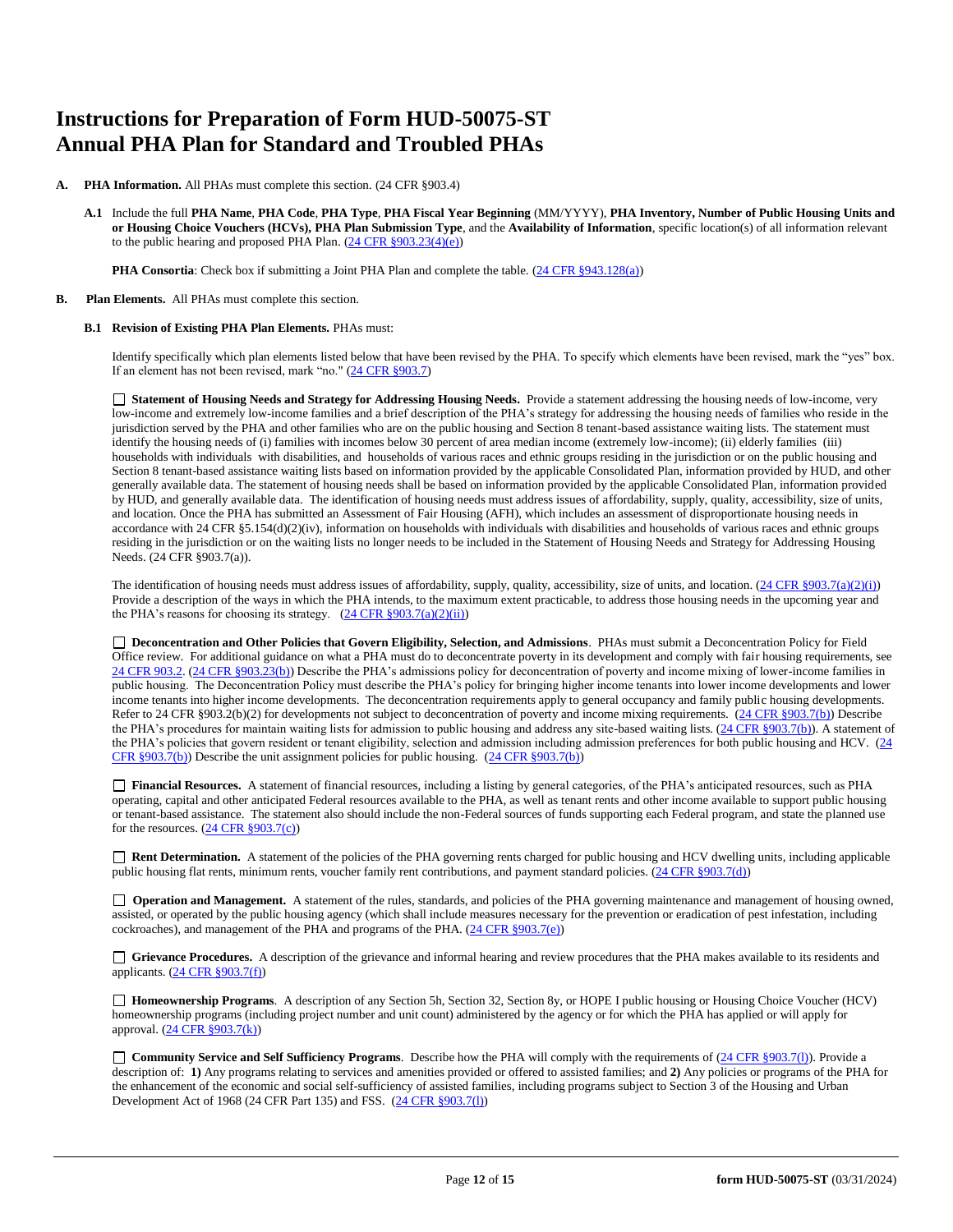**Safety and Crime Prevention (VAWA).** Describe the PHA's plan for safety and crime prevention to ensure the safety of the public housing residents. The statement must provide development-by-development or jurisdiction wide-basis: (i) A description of the need for measures to ensure the safety of public housing residents; (ii) A description of any crime prevention activities conducted or to be conducted by the PHA; and (iii) A description of the coordination between the PHA and the appropriate police precincts for carrying out crime prevention measures and activities. [\(24 CFR §903.7\(m\)\)](http://ecfr.gpoaccess.gov/cgi/t/text/text-idx?c=ecfr&sid=13734845220744370804c20da2294a03&rgn=div5&view=text&node=24:4.0.3.1.3&idno=24#24:4.0.3.1.3.2.5.5) A description of: **1)** Any activities, services, or programs provided or offered by an agency, either directly or in partnership with other service providers, to child or adult victims of domestic violence, dating violence, sexual assault, or stalking; **2)** Any activities, services, or programs provided or offered by a PHA that helps child and adult victims of domestic violence, dating violence, sexual assault, or stalking, to obtain or maintain housing; and **3)** Any activities, services, or programs provided or offered by a public housing agency to prevent domestic violence, dating violence, sexual assault, and stalking, or to enhance victim safety in assisted families.  $(24 \overline{CFR} \frac{§903.7(m)(5)}{s})$ 

**Pet Policy.** Describe the PHA's policies and requirements pertaining to the ownership of pets in public housing. [\(24 CFR §903.7\(n\)\)](http://ecfr.gpoaccess.gov/cgi/t/text/text-idx?c=ecfr&sid=13734845220744370804c20da2294a03&rgn=div5&view=text&node=24:4.0.3.1.3&idno=24#24:4.0.3.1.3.2.5.5)

 **Asset Management.** State how the agency will carry out its asset management functions with respect to the public housing inventory of the agency, including how the agency will plan for the long-term operating, capital investment, rehabilitation, modernization, disposition, and other needs for such inventory. [\(24 CFR §903.7\(q\)\)](http://ecfr.gpoaccess.gov/cgi/t/text/text-idx?c=ecfr&sid=13734845220744370804c20da2294a03&rgn=div5&view=text&node=24:4.0.3.1.3&idno=24#24:4.0.3.1.3.2.5.5)

■ **Substantial Deviation.** PHA must provide its criteria for determining a "substantial deviation" to its 5-Year Plan. [\(24 CFR §903.7\(r\)\(2\)\(i\)\)](http://ecfr.gpoaccess.gov/cgi/t/text/text-idx?c=ecfr&sid=13734845220744370804c20da2294a03&rgn=div5&view=text&node=24:4.0.3.1.3&idno=24#24:4.0.3.1.3.2.5.5)

 **Significant Amendment/Modification**. PHA must provide its criteria for determining a "Significant Amendment or Modification" to its 5-Year and Annual Plan. For modifications resulting from the Rental Assistance Demonstration (RAD) program, refer to the 'Sample PHA Plan Amendment' found in Notice PIH-2012-32 REV-3, successor RAD Implementation Notices, or other RAD Notices.

If any boxes are marked "yes", describe the revision(s) to those element(s) in the space provided.

PHAs must submit a Deconcentration Policy for Field Office review. For additional guidance on what a PHA must do to deconcentrate poverty in its development and comply with fair housing requirements, se[e 24 CFR 903.2.](http://ecfr.gpoaccess.gov/cgi/t/text/text-idx?c=ecfr&sid=31b6a8e6f1110b36cc115eb6e4d5e3b4&rgn=div5&view=text&node=24:4.0.3.1.3&idno=24#24:4.0.3.1.3.1.5.2) [\(24 CFR §903.23\(b\)\)](http://ecfr.gpoaccess.gov/cgi/t/text/text-idx?c=ecfr&sid=13734845220744370804c20da2294a03&rgn=div5&view=text&node=24:4.0.3.1.3&idno=24#24:4.0.3.1.3.2.5.9)

**B.2 New Activities.** If the PHA intends to undertake any new activities related to these elements in the current Fiscal Year, mark "yes" for those elements, and describe the activities to be undertaken in the space provided. If the PHA does not plan to undertake these activities, mark "no."

 **HOPE VI or Choice Neighborhoods. 1)** A description of any housing (including project number (if known) and unit count) for which the PHA will apply for HOPE VI or Choice Neighborhoods; and **2)** A timetable for the submission of applications or proposals. The application and approval process for Hope VI or Choice Neighborhoods is a separate process. See guidance on HUD's website at:

[https://www.hud.gov/program\\_offices/public\\_indian\\_housing/programs/ph/hope6](https://www.hud.gov/program_offices/public_indian_housing/programs/ph/hope6) . [\(Notice PIH 2011-47\)](http://www.hud.gov/offices/adm/hudclips/notices/pih/07pihnotices.cfm)

 **Mixed Finance Modernization or Development. 1)** A description of any housing (including project number (if known) and unit count) for which the PHA will apply for Mixed Finance Modernization or Development; and **2)** A timetable for the submission of applications or proposals. The application and approval process for Mixed Finance Modernization or Development is a separate process. See guidance on HUD's website at: [https://www.hud.gov/program\\_offices/public\\_indian\\_housing/programs/ph/hope6/mfph#4](https://www.hud.gov/program_offices/public_indian_housing/programs/ph/hope6/mfph#4)

□ **Demolition and/or Disposition.** With respect to public housing only, describe any public housing development(s), or portion of a public housing development projects, owned by the PHA and subject to ACCs (including project number and unit numbers [or addresses]), and the number of affected units along with their sizes and accessibility features) for which the PHA will apply or is currently pending for demolition or disposition approval under section 18 of the 1937 Act (42 U.S.C. 1437p); and (2) A timetable for the demolition or disposition. This statement must be submitted to the extent that approved and/or pending demolition and/or disposition has changed as described in the PHA's last Annual and/or 5-Year PHA Plan submission. The application and approval process for demolition and/or disposition is a separate process. Approval of the PHA Plan does not constitute approval of these activities. See guidance on HUD's website at: [http://www.hud.gov/offices/pih/centers/sac/demo\\_dispo/index.cfm.](http://www.hud.gov/offices/pih/centers/sac/demo_dispo/index.cfm) [\(24 CFR §903.7\(h\)\)](http://ecfr.gpoaccess.gov/cgi/t/text/text-idx?c=ecfr&sid=13734845220744370804c20da2294a03&rgn=div5&view=text&node=24:4.0.3.1.3&idno=24#24:4.0.3.1.3.2.5.5)

**Designated Housing for Elderly and Disabled Families.** Describe any public housing projects owned, assisted or operated by the PHA (or portions thereof), in the upcoming fiscal year, that the PHA has continually operated as, has designated, or will apply for designation for occupancy by elderly and/or disabled families only. Include the following information: **1**) development name and number; **2**) designation type; **3**) application status; **4**) date the designation was approved, submitted, or planned for submission, **5**) the number of units affected and; **6)** expiration date of the designation of any HUD approved plan. **Note**: The application and approval process for such designations is separate from the PHA Plan process, and PHA Plan approval does not constitute HUD approval of any designation.  $(24 \text{ CFR } \text{\textless} 903.7(i)(C))$ 

**Conversion of Public Housing under the Voluntary or Mandatory Conversion programs.** Describe any public housing building(s) (including project number and unit count) owned by the PHA that the PHA is required to convert or plans to voluntarily convert to tenant-based assistance; **2)** An analysis of the projects or buildings required to be converted; and **3)** A statement of the amount of assistance received to be used for rental assistance or other housing assistance in connection with such conversion. See guidance on HUD's website at:

<http://www.hud.gov/offices/pih/centers/sac/conversion.cfm>. [\(24 CFR §903.7\(j\)\)](http://ecfr.gpoaccess.gov/cgi/t/text/text-idx?c=ecfr&sid=13734845220744370804c20da2294a03&rgn=div5&view=text&node=24:4.0.3.1.3&idno=24#24:4.0.3.1.3.2.5.5)

-

**Conversion of Public Housing under the Rental Assistance Demonstration (RAD) program.** Describe any public housing building(s) (including project number and unit count) owned by the PHA that the PHA plans to voluntarily convert to Project-Based Rental Assistance or Project-Based Vouchers under RAD. See additional guidance on HUD's website at: [Notice PIH 2012-32](http://portal.hud.gov/hudportal/HUD?src=/program_offices/administration/hudclips/notices/pih/12pihnotices) REV-3, successor RAD Implementation Notices, and other RAD notices

**Occupancy by Over-Income Families.** A PHA that owns or operates fewer than two hundred fifty (250) public housing units, may lease a unit in a public housing development to an over-income family (a family whose annual income exceeds the limit for a low income family at the time of initial occupancy), if all the following conditions are satisfied: (1) There are no eligible low income families on the PHA waiting list or applying for public housing assistance when the unit is leased to an over-income family; (2) The PHA has publicized availability of the unit for rental to eligible low income families, including publishing public notice of such availability in a newspaper of general circulation in the jurisdiction at least thirty days before offering the unit to an over-income family; (3) The over-income family rents the unit on a month-to-month basis for a rent that is not less than the PHA's cost to operate the unit; (4) The lease to the over-income family provides that the family agrees to vacate the unit when needed for rental to an eligible family; and (5) The PHA gives the over-income family at least thirty days notice to vacate the unit when the unit is needed for rental to an eligible family. The PHA may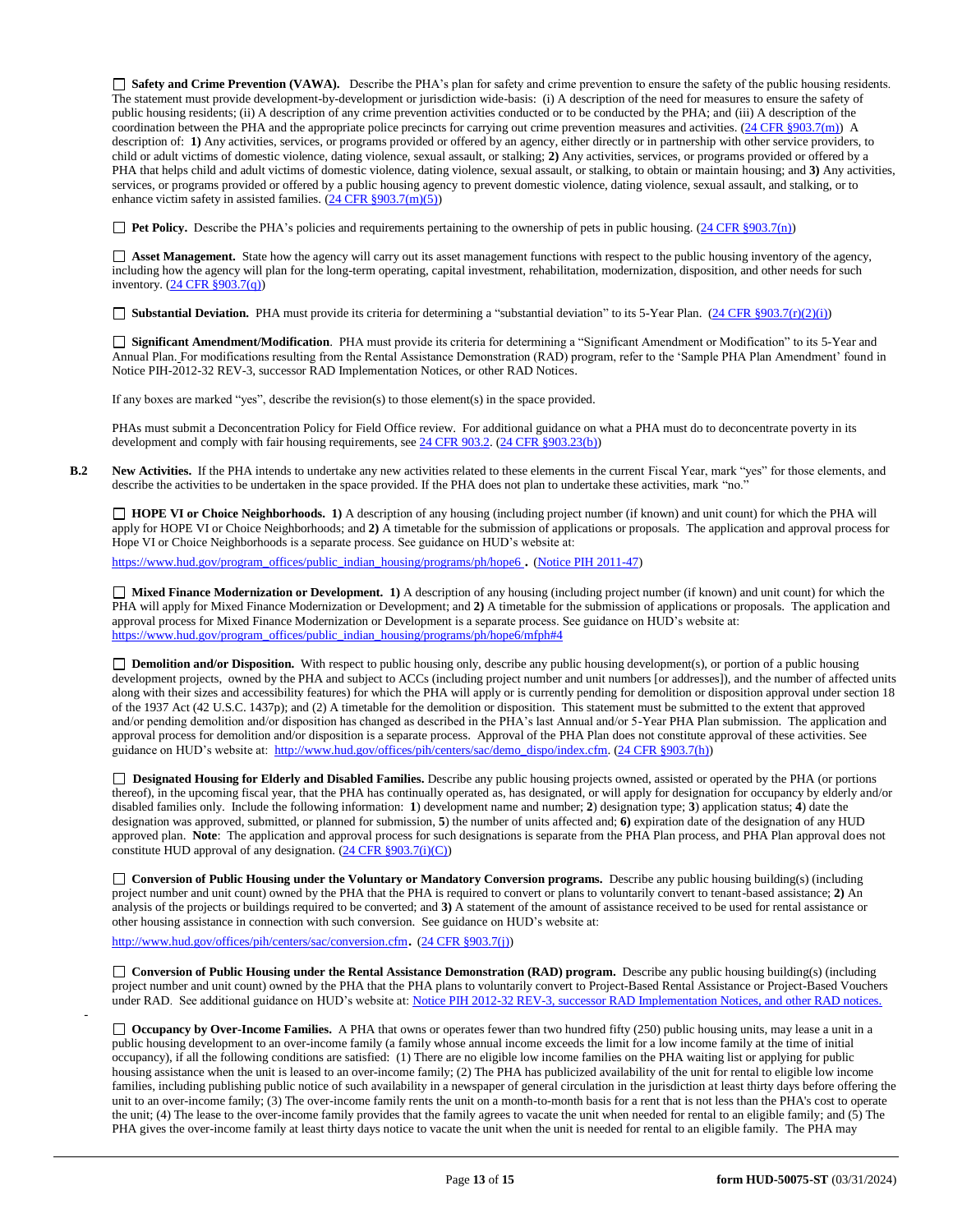incorporate information on occupancy by over-income families into its PHA Plan statement of deconcentration and other policies that govern eligibility, selection, and admissions. See additional guidance on HUD's website at[: Notice PIH 2011-7.](http://portal.hud.gov/hudportal/HUD?src=/program_offices/administration/hudclips/notices/pih) [\(24 CFR 960.503\)](http://ecfr.gpoaccess.gov/cgi/t/text/text-idx?c=ecfr&sid=fa64c7c83a160f7c42da881396459a31&rgn=div5&view=text&node=24:4.0.3.1.13&idno=24#24:4.0.3.1.13.5.5.1) (24 CFR 903.7(b))

□ **Occupancy by Police Officers.** The PHA may allow police officers who would not otherwise be eligible for occupancy in public housing, to reside in a public housing dwelling unit. The PHA must include the number and location of the units to be occupied by police officers, and the terms and conditions of their tenancies; and a statement that such occupancy is needed to increase security for public housing residents. A "police officer" means a person determined by the PHA to be, during the period of residence of that person in public housing, employed on a full-time basis as a duly licensed professional police officer by a Federal, State or local government or by any agency of these governments. An officer of an accredited police force of a housing agency may qualify. The PHA may incorporate information on occupancy by police officers into its PHA Plan statement of deconcentration and other policies that govern eligibility, selection, and admissions. See additional guidance on HUD's website at: [Notice PIH 2011-7.](http://portal.hud.gov/hudportal/HUD?src=/program_offices/administration/hudclips/notices/pih) [\(24 CFR 960.505\)](http://ecfr.gpoaccess.gov/cgi/t/text/text-idx?c=ecfr&sid=fa64c7c83a160f7c42da881396459a31&rgn=div5&view=text&node=24:4.0.3.1.13&idno=24#24:4.0.3.1.13.5.5.2) (24 CFR 903.7(b))

 **Non-Smoking Policies.** The PHA may implement non-smoking policies in its public housing program and incorporate this into its PHA Plan statement of operation and management and the rules and standards that will apply to its projects. See additional guidance on HUD's website at[: Notice PIH 2009-21](http://portal.hud.gov/hudportal/HUD?src=/program_offices/administration/hudclips/notices/pih/09pihnotices) and Notice PIH-2017-03. [\(24 CFR §903.7\(e\)\)](http://ecfr.gpoaccess.gov/cgi/t/text/text-idx?c=ecfr&sid=b44bf19bef93dd31287608d2c687e271&rgn=div5&view=text&node=24:4.0.3.1.3&idno=24#24:4.0.3.1.3.2.5.5)

**Project-Based Vouchers.** Describe any plans to use Housing Choice Vouchers (HCVs) for new project-based vouchers, which must comply with PBV goals, civil rights requirements, Housing Quality Standards (HQS) and deconcentration standards, as stated in 983.57(b)(1) and set forth in the PHA Plan statement of deconcentration and other policies that govern eligibility, selection, and admissions. If using project-based vouchers, provide the projected number of project-based units and general locations, and describe how project-basing would be consistent with the PHA Plan [\(24 CFR §903.7\(b\)\)](http://ecfr.gpoaccess.gov/cgi/t/text/text-idx?c=ecfr&sid=b44bf19bef93dd31287608d2c687e271&rgn=div5&view=text&node=24:4.0.3.1.3&idno=24#24:4.0.3.1.3.2.5.5).

 **Units with Approved Vacancies for Modernization.** The PHA must include a statement related to units with approved vacancies that are undergoing modernization in accordance wit[h 24 CFR §990.145\(a\)\(1\).](http://www.ecfr.gov/cgi-bin/retrieveECFR?gp=1&SID=861f819542172e8e9912b8c1348ee120&ty=HTML&h=L&n=24y4.0.3.1.23&r=PART)

**Other Capital Grant Programs** (i.e., Capital Fund Community Facilities Grants or Emergency Safety and Security Grants).

For all activities that the PHA plans to undertake in the current Fiscal Year, provide a description of the activity in the space provided.

- **B.3 Progress Report.** For all Annual Plans following submission of the first Annual Plan, a PHA must include a brief statement of the PHA's progress in meeting the mission and goals described in the 5-Year PHA Plan.  $(24 \text{ CFR } \text{\textless} 903.7(\text{r})(1))$
- **B.4 Capital Improvements.** PHAs that receive funding from the Capital Fund Program (CFP) must complete this section [\(24 CFR §903.7 \(g\)\)](http://ecfr.gpoaccess.gov/cgi/t/text/text-idx?c=ecfr&sid=0885bb33f96a064e6519e07d66d87fd6&rgn=div5&view=text&node=24:4.0.3.1.3&idno=24#24:4.0.3.1.3.2.5.5). To comply with this requirement, the PHA must reference the most recent HUD approved Capital Fund 5 Year Action Plan in EPIC and the date that it was approved. PHAs can reference the form by including the following language in the Capital Improvement section of the appropriate Annual or Streamlined PHA Plan Template: "See Capital Fund 5 Year Action Plan in EPIC approved by HUD on XX/XX/XXXX."
- **B.5 Most Recent Fiscal Year Audit.** If the results of the most recent fiscal year audit for the PHA included any findings, mark "yes" and describe those findings in the space provided.  $(24 \text{ CFR } \S 903.7(p))$

#### **C. Other Document and/or Certification Requirements.**

- **C.1 Resident Advisory Board (RAB) comments**. If the RAB had comments on the annual plan, mark "yes," submit the comments as an attachment to the Plan and describe the analysis of the comments and the PHA's decision made on these recommendations. [\(24 CFR §903.13\(c\),](http://ecfr.gpoaccess.gov/cgi/t/text/text-idx?c=ecfr&sid=13734845220744370804c20da2294a03&rgn=div5&view=text&node=24:4.0.3.1.3&idno=24#24:4.0.3.1.3.2.5.9) [24 CFR §903.19\)](http://ecfr.gpoaccess.gov/cgi/t/text/text-idx?c=ecfr&sid=f41eb312b1425d2a95a2478fde61e11f&rgn=div5&view=text&node=24:4.0.3.1.3&idno=24#24:4.0.3.1.3.2.5.12)
- **C.2 Certification by State of Local Officials.** Form HUD-50077-SL, *Certification by State or Local Officials of PHA Plans Consistency with the Consolidated Plan*, must be submitted by the PHA as an electronic attachment to the PHA Plan. [\(24 CFR §903.15\)](http://ecfr.gpoaccess.gov/cgi/t/text/text-idx?c=ecfr&sid=929855241bbc0873ac4be47579a4d2bf&rgn=div5&view=text&node=24:4.0.3.1.3&idno=24#24:4.0.3.1.3.2.5.10). Note: A PHA may request to change its fiscal year to better coordinate its planning with planning done under the Consolidated Plan process by State or local officials as applicable.
- **C.**3 **Civil Rights Certification/ Certification Listing Policies and Programs that the PHA has Revised since Submission of its Last Annual Plan.** Provide a certification that the following plan elements have been revised, provided to the RAB for comment before implementation, approved by the PHA board, and made available for review and inspection by the public. This requirement is satisfied by completing and submitting form HUD-50077 ST-HCV-HP, *PHA Certifications of Compliance with PHA Plan, Civil Rights, and Related Laws and Regulations Including PHA Plan Elements that Have Changed*. Form HUD-50077-ST-HCV-HP, *PHA Certifications of Compliance with PHA Plan, Civil Rights, and Related Laws and Regulations Including PHA Plan Elements that Have Changed* must be submitted by the PHA as an electronic attachment to the PHA Plan. This includes all certifications relating to Civil Rights and related regulations. A PHA will be considered in compliance with the certification requirement to affirmatively further fair housing if the PHA fulfills the requirements of §§ 903.7(o)(1) and 903.15(d) and: (i) examines its programs or proposed programs; (ii) identifies any fair housing issues and contributing factors within those programs, in accordance with 24 CFR 5.154 or 24 CFR 5.160(a)(3) as applicable; (iii) specifies actions and strategies designed to address contributing factors, related fair housing issues, and goals in the applicable Assessment of Fair Housing consistent with 24 CFR 5.154 in a reasonable manner in view of the resources available; (iv) works with jurisdictions to implement any of the jurisdiction's initiatives to affirmatively further fair housing that require the PHA's involvement; (v) operates programs in a manner consistent with any applicable consolidated plan under 24 CFR part 91, and with any order or agreement, to comply with the authorities specified in paragraph  $(o)(1)$  of this section; (vi) complies with any contribution or consultation requirement with respect to any applicable AFH, in accordance with 24 CFR 5.150 through 5.180; (vii) maintains records reflecting these analyses, actions, and the results of these actions; and (viii) takes steps acceptable to HUD to remedy known fair housing or civil rights violations. impediments to fair housing choice within those programs; addresses those impediments in a reasonable fashion in view of the resources available; works with the local jurisdiction to implement any of the jurisdiction's initiatives to affirmatively further fair housing; and assures that the annual plan is consistent with any applicable Consolidated Plan for its jurisdiction. (24 CFR §903.7(o)).
- **C.4 Challenged Elements**. If any element of the Annual PHA Plan or 5-Year PHA Plan is challenged, a PHA must include such information as an attachment to the Annual PHA Plan or 5-Year PHA Plan with a description of any challenges to Plan elements, the source of the challenge, and the PHA's response to the public.
- **C.5 Troubled PHA.** If the PHA is designated troubled, and has a current MOA, improvement plan, or recovery plan in place, mark "yes," and describe that plan. Include dates in the description and most recent revisions of these documents as attachments. If the PHA is troubled, but does not have any of these items, mark "no." If the PHA is not troubled, mark "N/A." [\(24 CFR §903.9\)](http://ecfr.gpoaccess.gov/cgi/t/text/text-idx?c=ecfr&sid=0885bb33f96a064e6519e07d66d87fd6&rgn=div5&view=text&node=24:4.0.3.1.3&idno=24#24:4.0.3.1.3.2.5.6)